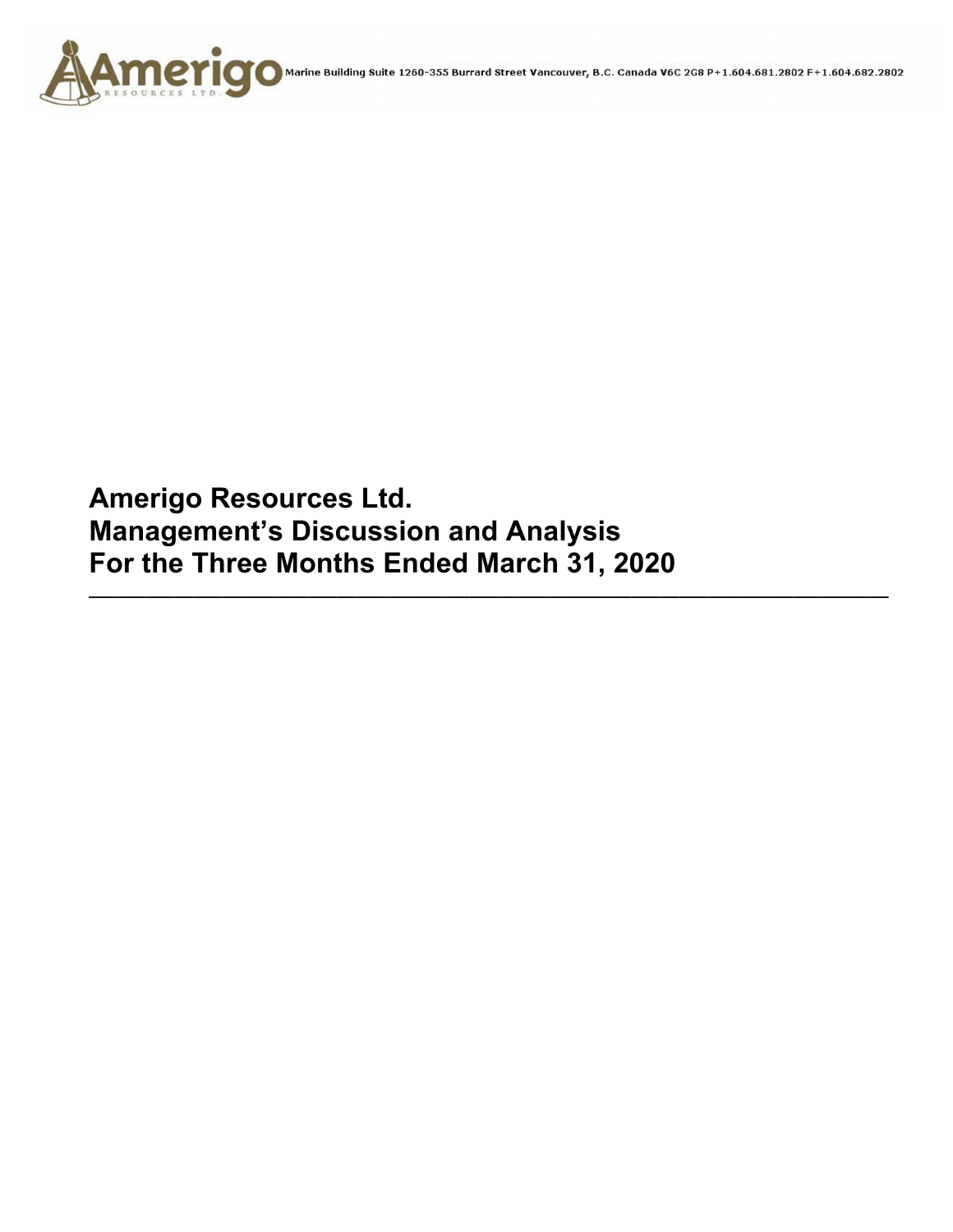# *T A B L E of C O N T E NT S*

This Management's Discussion & Analysis ("MD&A") has the following sections:

- 1. **About Amerigo**  An executive summary of Amerigo's business and long-term contractual relationship with Corporación Nacional del Cobre de Chile ("Codelco")'s El Teniente Division ("DET")…(PAGE 3)
- 2. **Purpose of MD&A and Identification of Non-GAAP Measures**  Information on accounting principles and other background factors to facilitate the understanding of this MD&A and related consolidated financial statements... (PAGE 3)
- 3. **Quarterly Headlines** A summary of key operating and financial metrics during the three months ended March 31, 2020 ("Q1-2020) and as at March 31, 2020…(PAGE 4)
- 4. Five-Quarter Financial Results and Summary Cash Flow Information A summary of financial results and uses and sources of cash presented on a quarterly basis for the most recent five reporting quarters...(PAGE 7)
- 5. **Operating Results** An analysis of production results for Q1-2020 compared to the three months ended March 31, 2019 ("Q1-2019")…(PAGE 8)
- 6. **Financial Results**  An analysis of financial performance during Q1-2020 compared to Q1-2019 …PAGE 10)
- 7. **Comparative Periods** A summary of financial data for the most recent eight reporting quarters…(PAGE 14)
- 8. **Liquidity, Financial Position and Going Concern** A review of cash flow components, summary of borrowings and analysis of liquidity, financial position and going concern as at March 31, 2020…(PAGE 16)
- 9. **Agreement with Codelco's DET** A summary of contractual arrangements with Codelco's DET… (PAGE 18)
- 10. **Other MD&A Requirements** –Transactions with related parties, critical accounting estimates & judgements, internal controls over financial reporting, commitments and cautionary statement on forward looking information…(PAGE 19)

**THIS DOCUMENT CONTAINS FORWARD-LOOKING STATEMENTS. REFER TO THE CAUTIONARY LANGUAGE UNDER THE HEADING "CAUTIONARY STATEMENT ON FORWARD-LOOKING INFORMATION" (PAGE 21).**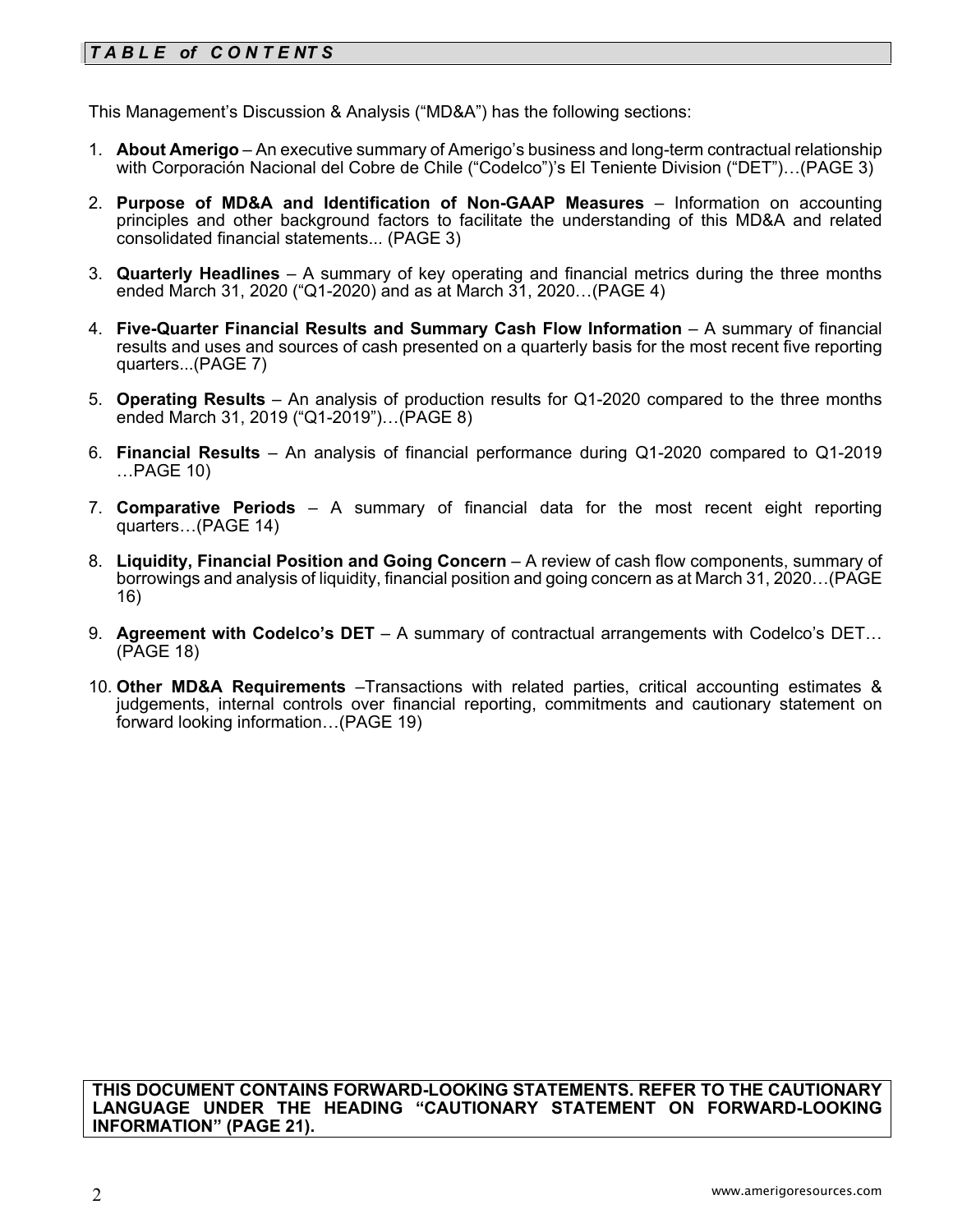# **AMOUNTS REPORTED IN U.S. DOLLARS, EXCEPT WHERE INDICATED OTHERWISE.**

#### **ABOUT AMERIGO**

Amerigo Resources Ltd. ("Amerigo"") owns a 100% interest in Minera Valle Central S.A. ("MVC"), a producer of copper and molybdenum concentrates. MVC, located in Chile, has a long-term contract with Codelco's DET to process fresh and historic tailings from El Teniente. El Teniente, in production since 1905, is the world's largest underground copper mine.

MVC currently operates under a tolling agreement with DET and title to the copper concentrates produced by MVC remains with DET. MVC earns copper tolling revenue, calculated as the gross value of copper produced at applicable market prices net of notional items, which include treatment and refining charges, DET copper royalties and transportation costs. Refer to Agreements with Codelco's DET (page 18).

Molybdenum concentrates produced at MVC are predominantly sold under a molybdenum sales agreement with Chile's Molibdenos y Metales S.A. ("Molymet").

During the months of August 2019 to January 2020, MVC processed high-grade slag material from DET's smelter stockpile at its plant.

MVC has completed a phased expansion to extract and process high grade historic tailings (the "Cauquenes" tailings) which extended MVC's economic life to at least 2037.

Amerigo's shares are listed for trading on the Toronto Stock Exchange ("TSX") and traded in the United States on the OTCQX.

#### **PURPOSE OF MD&A and IDENTIFICATION OF NON-GAAP MEASURES**

This MD&A of the results of operations and financial position of Amerigo together with its subsidiaries (collectively, the "Company"), is prepared as of May 4, 2020.

It should be read in conjunction with Amerigo's condensed interim consolidated financial statements and related notes for the three months ended March 31, 2020, and the audited consolidated financial statements and related notes for the year ended December 31, 2019.

Amerigo's interim financial statements are reported in accordance with International Financial Reporting Standards ("IFRS") issued by the International Accounting Standards Board ("IASB") as applicable to interim financial reporting. The financial data in this MD&A is derived from Amerigo's financial statements, except non-GAAP measures which are indicated as such.

Our objective in preparing this MD&A's is to help the reader understand the factors affecting the Company's current and future financial performance.

#### **Non-GAAP Measures**

References are made in this MD&A to cash cost and total cost, two non-GAAP financial measures with no standardized meaning under IFRS and which may not be comparable to similar measures presented by other issuers.

Cash cost and total cost are commonly used as performance indicators in the mining industry and are an important performance metric for the Company.

A tabular reconciliation of cash and total costs to tolling and production costs in Q1-2020 and Q1-2019 is available on page 13.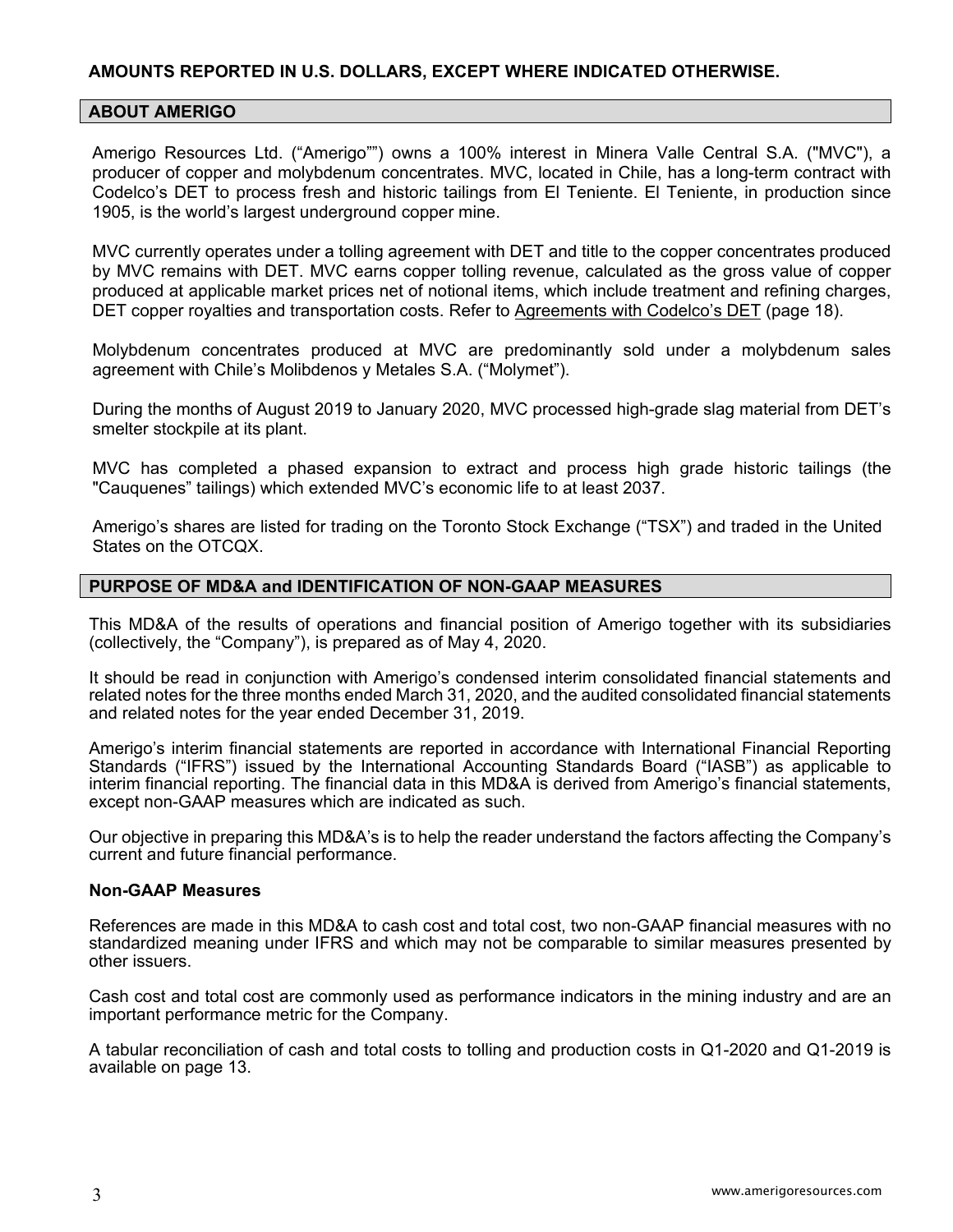# **QUARTERLY HEADLINES**

| Key performance metrics                               | Q1-2020  | Q1-2019  | Change    |               |
|-------------------------------------------------------|----------|----------|-----------|---------------|
|                                                       |          |          | æ         | $\frac{9}{6}$ |
| Copper produced (million pounds) <sup>1</sup>         | 12.1     | 13.0     | (0.9)     | (7%)          |
| Copper delivered (million pounds) $^1$                | 11.8     | 12.9     | (1.1)     | (9%)          |
| Percentage of production from historic tailings       | 47%      | 65%      |           | (28%)         |
| Revenue (\$ thousands) <sup>2</sup>                   | 15,638   | 27,736   | (12,098)  | (44%)         |
| DET notional copper royalties (\$ thousands)          | 5,192    | 8,136    | (2,944)   | (36%)         |
| Tolling and production costs (\$ thousands)           | 24,569   | 25,764   | (1, 195)  | (5%)          |
| Gross (loss) profit (\$ thousands)                    | (8,931)  | 1,972    | (10,903)  | (553%)        |
| Net loss (\$ thousands)                               | (4,029)  | (1, 399) | (2,630)   | 188%          |
| Loss per share                                        | (0.02)   | (0.01)   | (0.01)    | 100%          |
| Operating cash flow (\$ thousands) $3$                | (4, 132) | 5,170    | (9,302)   | (180%)        |
| Cash flow paid for plant and equipment (\$ thousands) | (468)    | (3,233)  | 2,765     | (86%)         |
| Cash and cash equivalents (\$ thousands)              | 572      | 16,597   | (16,025)  | (97%)         |
| Borrowings (\$ thousands) <sup>4</sup>                | 50,575   | 66,700   | (16, 125) | (24%)         |
| MVC's copper price $($/lb)^5$                         | 2.35     | 2.92     | (0.57)    | (20%)         |
| MVC's molybdenum price (\$lb) <sup>6</sup>            | 9.20     | 11.11    | (1.91)    | (17%)         |

<sup>1</sup> Copper production conducted under a tolling agreement with DET, and in Q1-2020 a slag processing agreement with DET.<br><sup>2</sup> Revenue reported net of notional items (smelting and refining charges, DET notional copper royal

 $3$  costs). 3 Coperating cash flow before changes in non-cash working capital.

<sup>4</sup> At March 31, 2020, comprised of short and long-term portions of \$9.4 and \$41.2 million, respectively.<br><sup>5</sup> MVC's copper price is the average notional copper price for the period, before smelting and refining, DET notio

royalties, transportation costs and settlement adjustments to prior period sales.<br><sup>6</sup> MVC's molybdenum price is the average realized molybdenum price in the period, before roasting charges and settlement adjustments to prior period sales

# **COVID-19 effect on financial results and ongoing uncertainty**

- In March 2020, the World Health Organization declared a global pandemic related to COVID-19. The current and expected impacts from the pandemic on the global economy are anticipated to be far reaching. To date, there have been significant stock market declines, significant volatility in commodity and foreign exchange markets and the global movement of people and some goods has become restricted. There is significant ongoing uncertainty surrounding COVID-19 and the extent and duration of the impact that it may have on the demand and on the market prices of copper and molybdenum, and on global financial markets.
- The Company's financial results were substantially impacted during Q1-2020 as a result of lower copper prices. Commodity market fluctuations resulting from COVID-19 may continue to impact the Company's financial results and liquidity for some time.
- MVC has not experienced production interruptions or significant disruption to its supply chain because of the COVID-19 global pandemic.

# **Amerigo reported quarterly net loss of \$4.0 million**

 Net loss during Q1-2020 was \$4.0 million (Q1-2019: \$1.4 million), due to lower production and lower metal prices including the effect of negative fair value adjustments to copper receivables (\$5.3 million negative adjustments in Q1-2020 compared to \$2.1 million positive adjustments in Q1-2019). Adjusted net earnings excluding the effects of fair value adjustments to receivables would have been \$1.3 million in Q1-2020 (Q1-2019: adjusted net loss of \$0.7 million).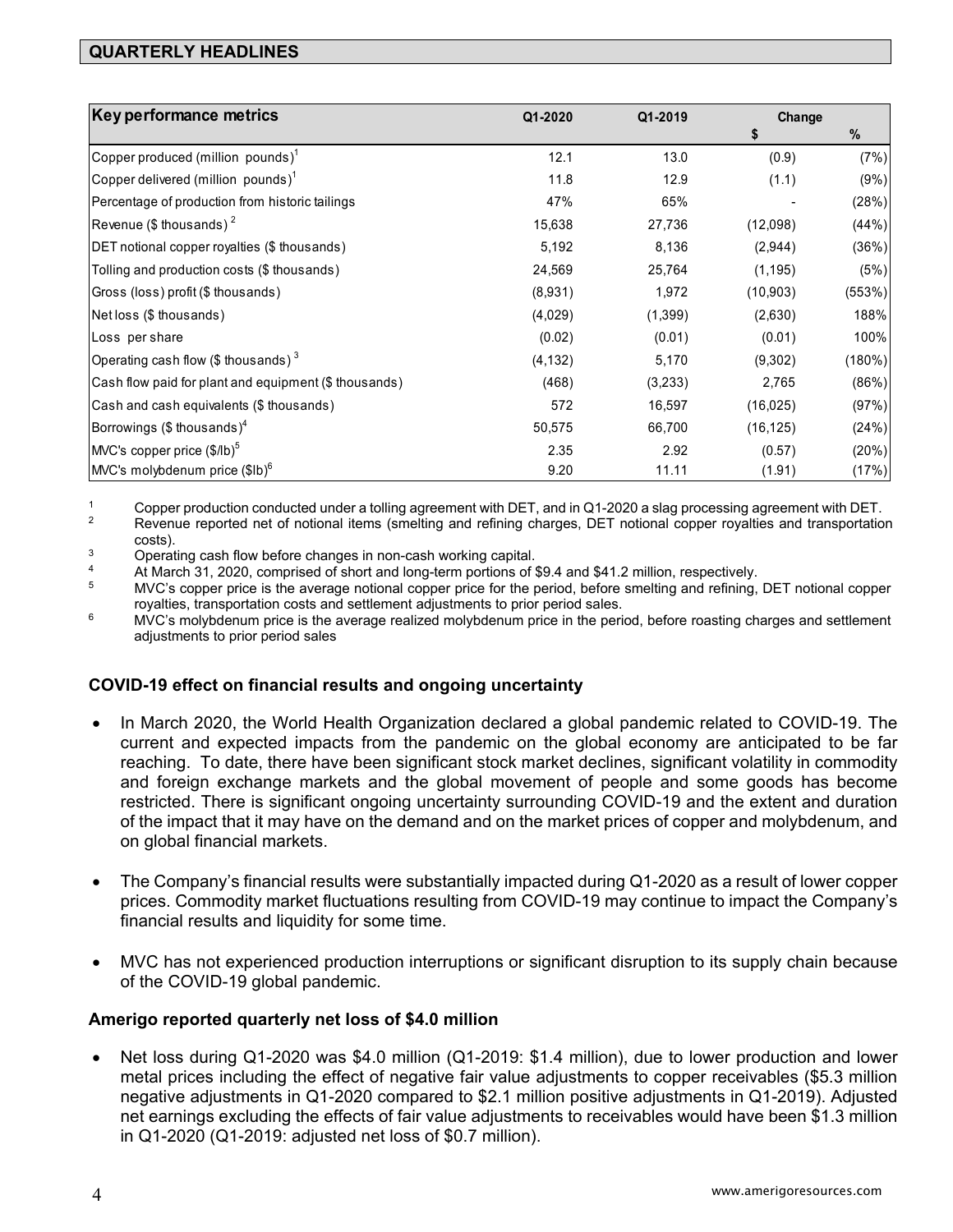- Copper price declined from an average price of \$2.75 per pound ("/lb") in December 2019 to an average price of \$2.35/lb in March 2020 in response to the current global pandemic.
- Negative settlement adjustments result from "M+3" pricing, a customary in the trade practice under which final pricing for copper produced by MVC is determined based on the average London Metal Exchange ("LME") copper price of the third month following delivery of copper (e.g. December 2019 were settled at the March 2020 average LME copper price). Of the \$5.3 million in negative settlement adjustments recorded in Q1-2020, \$3.0 million were final settlements for October, November and December 2019 production and \$2.3 million were mark-to-market adjustments to Q1-2020 production to a copper price of \$2.35/lb.
- Loss per share during Q1-2020 was \$0.02 (Q1-2019: \$0.01).
- The Company had negative operating cash flow before changes in non-cash working capital of \$4.1 million in Q1-2020 (Q1-2019: \$5.2 million). Quarterly net operating cash flow was negative \$1.4 million (Q1-2019: negative \$1.4 million).

#### **MVC produced 11.8 million pounds of copper during Q1-2020 (Q1-2019: 12.9 million pounds) at a cash cost of \$1.94/lb (Q1-2019: \$2.03/lb).**

- Q1-2020 production was 11.8 million pounds of copper (Q1-2019: 12.9 million pounds) including 5.7 million pounds from Cauquenes (Q1-2019: 8.4 million pounds), 5.1 million pounds from fresh tailings (Q1-2019: 4.6 million pounds) and 1.2 million pounds from slag processing (nil in Q1-2019).
- As anticipated, Q1-2020 Cauquenes production was lower than in Q1-2019 due to reduced processing rates to preserve water supply in response to drought conditions in central Chile. MVC had forecasted processing rates of 125,000 tonnes per day ("TPD") for fresh tailings and 40,000 TPD for Cauquenes during H1-2020. Q1-2020 actual processing rates averaged 120,868 TPD for fresh tailings and 44,427 TPD for Cauquenes.
- Operating days in Q1-2020 were 77 for fresh tailings and 67 for Cauquenes due to scheduled annual plant maintenance shutdowns at MVC and El Teniente and unexpected plant stoppages due to downtime of one or more of MVC's water thickeners in connection with work carried out to improve water recovery and equipment adjustments to deal with higher density tailings. There have been no plant stoppages since March 3, 2020.
- Molybdenum production during Q1-2020 was 0.2 million pounds (Q1-2019: 0.2 million pounds).
- Cash cost (a non-GAAP measure equal to the aggregate of smelting and refining charges, tolling/production costs net of inventory adjustments and administration costs, net of by-product credits, page 13) during Q1-2020 decreased to \$1.94/lb (Q1-2019: \$2.03/lb).
- Total cost (a non-GAAP measure equal to the aggregate of cash cost, DET notional copper royalties and DET molybdenum royalties of \$0.50/lb and depreciation of \$0.44/lb, page 13) during Q1-2020 decreased to \$2.88/lb (Q1-2019: \$3.02/lb), due to lower cash cost and lower DET notional royalties from lower metal prices.

#### **MVC's average copper price in Q1-2020 was \$2.35/lb**

- During Q1-2020, MVC's copper price was \$2.35/lb (Q1-2019: \$2.92/lb) and MVC's molybdenum price was \$9.20/lb (Q1-2019: \$11.11/lb).
- Revenue during Q1-2020 was \$15.6 million (Q1-2019: \$27.7 million), including copper tolling revenue of \$13.3 million (Q1-2019: \$25.5 million), molybdenum revenue of \$1.7 million (Q1-2019: \$2.2 million) and slag processing revenue of \$0.7 million (Q1-2019: \$nil).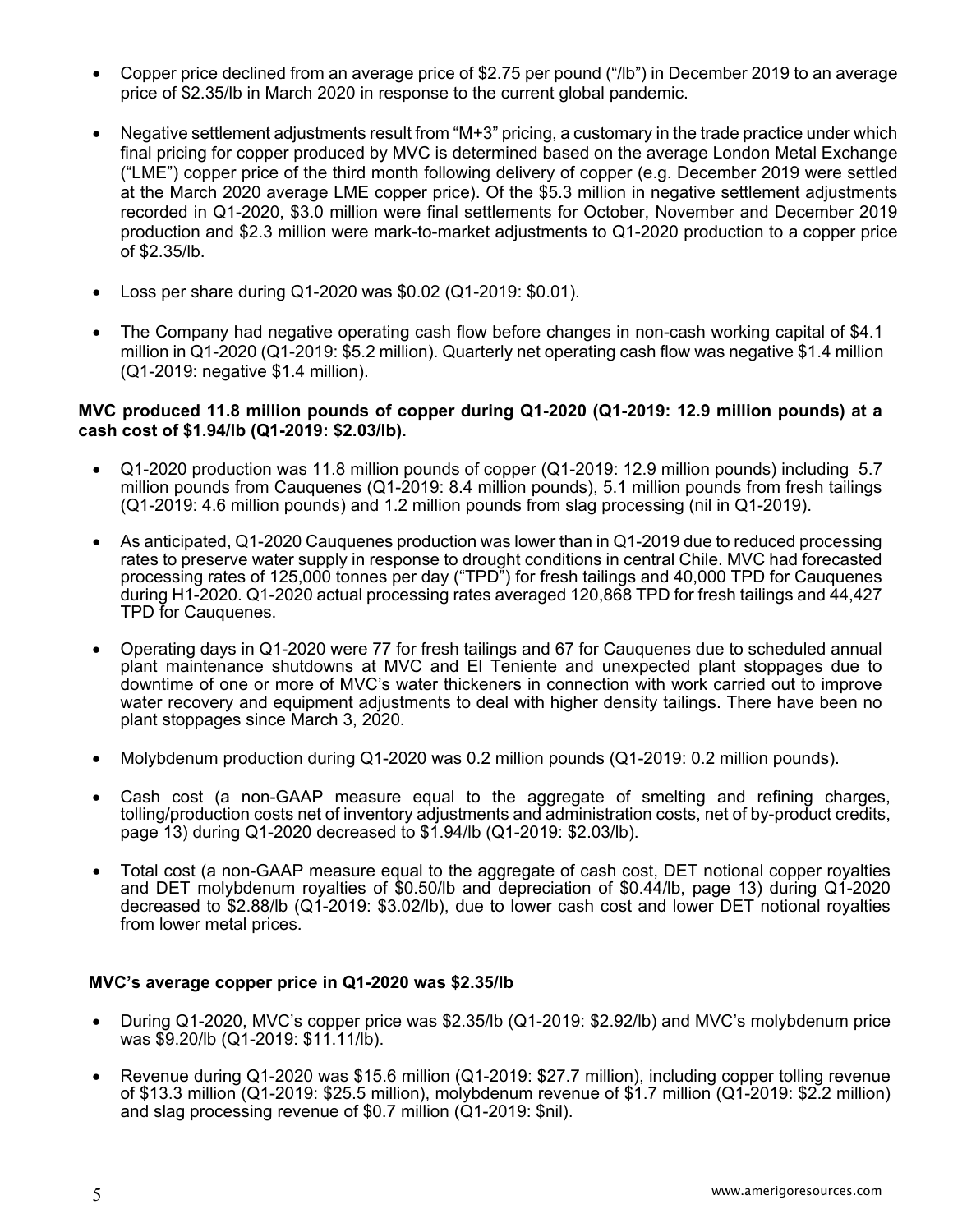- Copper tolling revenue is calculated from MVC's gross value of copper produced during Q1-2020 of \$27.2 million (Q1-2019: \$36.4 million) and fair value adjustments to settlement receivables of (\$5.3) million (Q1-2019: \$2.1 million), less notional items including DET royalties of \$5.2 million (Q1-2019: \$8.1 million), smelting and refining of \$3.0million (Q1-2019: \$4.5 million) and transportation of \$0.3 million (Q1-2019: \$0.4 million).
- MVC's financial performance is very sensitive to changes in copper prices. MVC's Q1-2020 provisional copper price was \$2.35/lb, and final prices will be the average LME prices for April, May and June 2020. A 10% increase or decrease from the \$2.35/lb provisional price used at March 31, 2020 would result in a \$2.5 million change in revenue in Q2-2020 in respect of Q1-2020 production.

#### **At March 31, 2020, MVC had a working capital deficiency of \$27.6 million**

- In Q1-2020, the Company made scheduled debt payments of \$4.7 million and interest payments of \$1.6 million. Payments were made from funds held in MVC's debt reserve account, which remains unfunded.
- At March 31, 2020, the Company's cash balance was \$0.6 million (December 31, 2019: \$7.2 million) and the Company had a \$27.6 million working capital deficiency (December 31, 2019: \$15.1 million).
- The Company's working capital deficiency is a significant liquidity risk indicator, as in the absence of timely corrective measures, the Company may not be able to meet its financial obligations as they fall due. Refer to Liquidity, Financial Position and Going Concern (page16)
- Refer to Cautionary Statement on Forward Looking Information (page 21).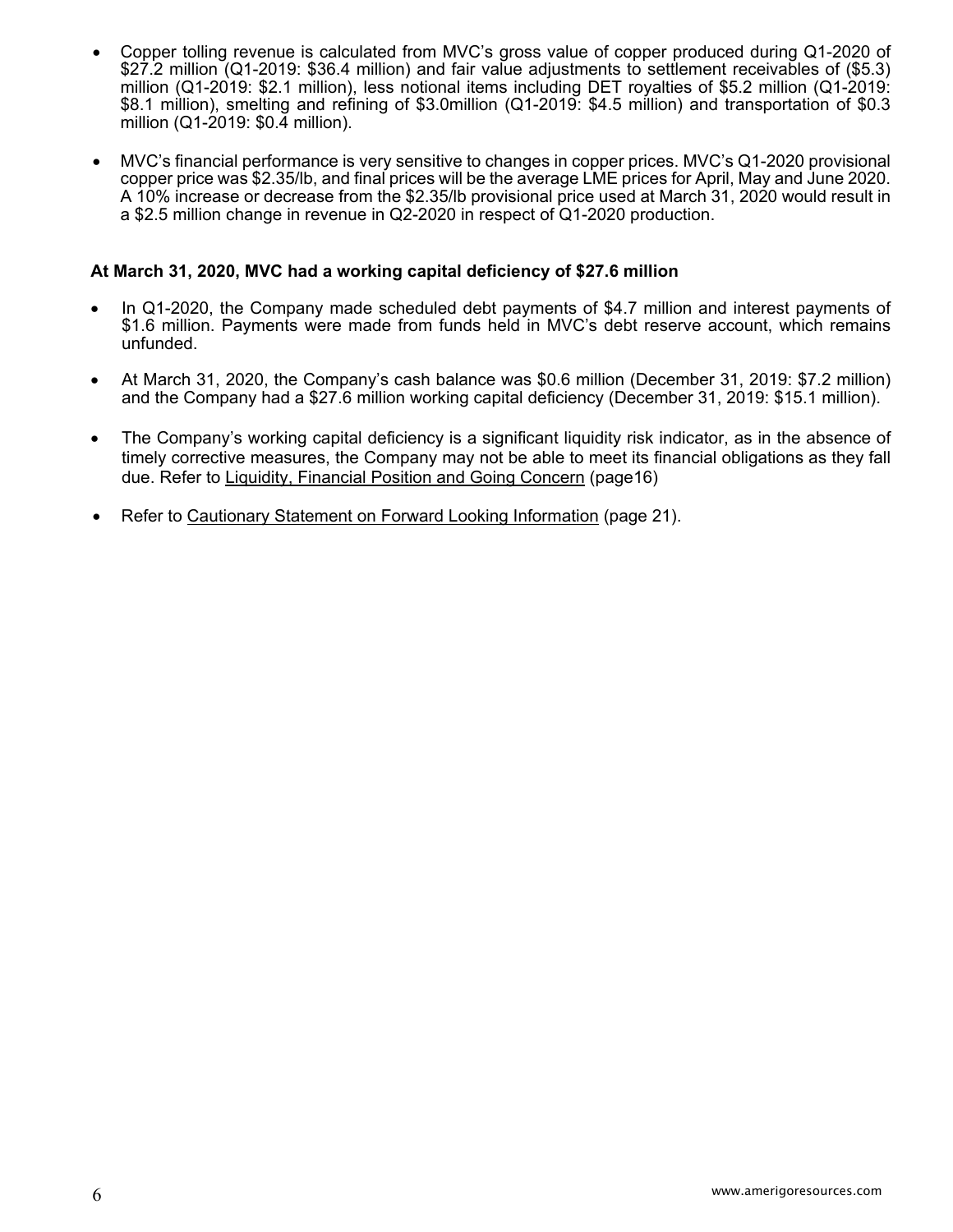# **SUMMARY OF FINANCIAL RESULTS Q1-2020 TO Q1-2019**

|                                                              | Q1-2020          | Q4-2019          | Q3-2019            | Q2-2019      | Q1-2019            |
|--------------------------------------------------------------|------------------|------------------|--------------------|--------------|--------------------|
| Copper production, million pounds 1                          | \$               | \$               | \$                 | \$<br>13.344 | \$<br>13.005       |
| Copper deliveries, million pounds 1                          | 12.080<br>11.822 | 24.320<br>24.046 | 19.086<br>19.549   | 13.424       | 12.920             |
| MVC's copper price (\$/lb)                                   | 2.35             | 2.76             | 2.62               | 2.67         | 2.92               |
|                                                              |                  |                  |                    |              |                    |
| Financial results (\$ thousands)                             |                  |                  |                    |              |                    |
| Revenue                                                      |                  |                  |                    |              |                    |
| Gross value of copper produced                               | 27,180           | 41,435           | 43,618             | 37,278       | 36,413             |
| Adjustments to fair value of settlement receivables          | (5, 332)         | 2,208            | (875)              | (3, 182)     | 2,147              |
|                                                              | 21,848           | 43,643           | 42,743             | 34,096       | 38,560             |
| Notional items deducted from gross value of copper produced: |                  |                  |                    |              |                    |
| DET royalties - copper                                       | (5, 192)         | (8, 584)         | (8,786)            | (8,322)      | (8, 136)           |
| Smelting and refining                                        | (3,023)          | (5,061)          | (5, 391)           | (4,830)      | (4, 473)           |
| Transportation                                               | (318)            | (434)            | (512)              | (447)        | (444)              |
| Copper tolling revenue                                       | 13,315           | 29,564           | 28,054             | 20,497       | 25,507             |
| Slag revenue                                                 | 668              | 4,091            | 1,443              |              |                    |
| Molybdenum and other revenue                                 | 1,655            | 1,819            | 4,403              | 2,195        | 2,229              |
|                                                              | 15,638           | 35,474           | 33,900             | 22,692       | 27,736             |
| Tolling and production costs                                 |                  |                  |                    |              |                    |
| Tolling and production costs                                 | (18, 459)        | (25, 748)        | (26, 583)          | (22, 772)    | (19, 376)          |
| Depreciation and amortization                                | (4,736)          | (4, 352)         | (4,372)            | (4,398)      | (4, 364)           |
| Administration                                               | (1, 112)         | (1,390)          | (1, 191)           | (1,221)      | (1,597)            |
| DET royalties - molybdenum                                   | (262)            | (461)            | (745)              | (403)        | (427)              |
| Gross (loss) profit                                          | (24, 569)        | (31, 951)        | (32, 891)<br>1,009 | (28, 794)    | (25, 764)<br>1,972 |
| Other expenses                                               | (8,931)          | 3,523            |                    | (6, 102)     |                    |
| Derivative to related parties including                      |                  |                  |                    |              |                    |
| changes in fair value                                        | 3,742            | (1, 314)         | (55)               | 256          | (918)              |
| Salaries, management and professional fees                   | (436)            | (1,088)          | (359)              | (527)        | (352)              |
| Office and general expenses                                  | (255)            | (85)             | (191)              | (69)         | (280)              |
| Share-based payment compensation                             | (10)             | (112)            | (276)              | (576)        | (491)              |
|                                                              | (701)            | (1, 285)         | (826)              | (1, 172)     | (1, 123)           |
| Foreign exchange gain (loss)                                 | 960              | 303              | 708                | (385)        | 331                |
| Other gains                                                  | 35               | 30               | 53                 | 89           | 5                  |
|                                                              | 995              | 333              | 761                | (296)        | 336                |
|                                                              | 4,036            | (2,266)          | (120)              | (1, 212)     | (1,705)            |
| Operating (loss) profit                                      | (4,895)          | 1,257            | 889                | (7, 314)     | 267                |
| Finance expense                                              | (2,833)          | (951)            | (3,596)            | (1,501)      | (1,797)            |
| (Loss) income before income tax                              | (7, 728)         | 306              | (2,707)            | (8, 815)     | (1, 530)           |
| Income tax recovery                                          | 3,699            | 327              | 624                | 2,251        | 131                |
| Net (loss) income                                            | (4,029)          | 633              | (2,083)            | (6, 564)     | (1, 399)           |
|                                                              |                  |                  |                    |              |                    |
| (Loss) earnings per share - basic                            | (0.02)           |                  | (0.01)             | (0.04)       | (0.01)             |
| (Loss) earnings per share - diluted                          | (0.02)           |                  | (0.01)             | (0.04)       | (0.01)             |
| Unit tolling and production costs                            | 2.32             | 2.07             | 1.99               | 2.08         | 1.99               |
| Cash cost $(\$/IB)^2$                                        | 1.94             | 1.79             | 1.56               | 1.97         | 2.03               |
| Total cost $($/lb)^2$                                        | 2.88             | 2.64             | 2.43               | 2.95         | 3.02               |
| Uses and sources of cash (\$thousands)                       |                  |                  |                    |              |                    |
| Operating cash flow before w orking capital changes          | (4, 132)         | 6,412            | 3,016              | (4, 754)     | 5,170              |
| Net cash (used in) from operating activities                 | (1,378)          | 6,901            | 1,307              | 2,951        | (1,448)            |
| Cash used in investing activities                            | (393)            | (991)            | (3,875)            | (2, 486)     | (3,233)            |
| Cash used in financing activities                            | (4, 779)         | (223)            | (4, 121)           | (8,596)      | (232)              |
| Ending cash balance                                          | 572              | 7,164            | 1,617              | 8,415        | 16,597             |

<sup>1</sup> Includes production from fresh tailings, Cauquenes tailings and DET slag processing.

<sup>2</sup> Cash and total costs are non-GAAP measures. Refer to page 13 for the basis of reconciliation of these measures to tolling and production costs.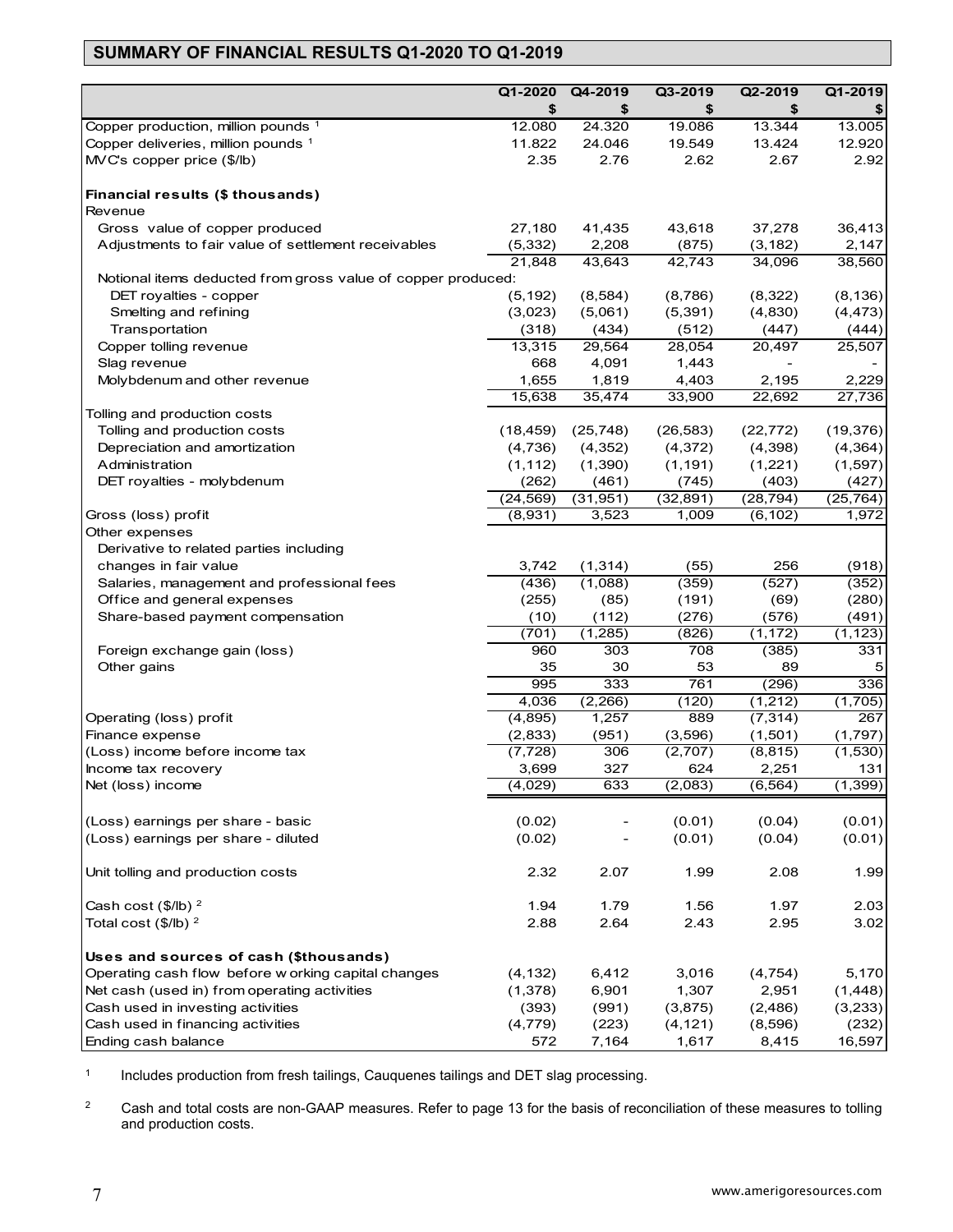A discussion on key quarterly variances (revenue and tolling and production costs) can be found on page 15.

# **OPERATING RESULTS**

Copper production in Q1-2020 was 12.1 million pounds (Q1-2019: 13.0 million pounds), comprising 5.7 million pounds from Cauquenes (Q1-2019: 8.4 million pounds), 5.1 million pounds from fresh tailings (Q1- 2019: 3.6 million pounds) and 1.2 million pounds from slag processing (Q1-2019: nil).

|                                         | Q1-2020    | Q1-2019    |
|-----------------------------------------|------------|------------|
| <b>DET FRESH TAILINGS</b>               |            |            |
| Tonnes processed                        | 9,306,854  | 9,956,069  |
| Copper grade (%)                        | 0.125%     | 0.110%     |
| Copper recovery                         | 19.9%      | 19.0%      |
| Copper produced (lbs)                   | 5,130,977  | 4,593,225  |
| <b>CAUQUENES HISTORIC TAILINGS</b>      |            |            |
| Tonnes processed                        | 2,976,621  | 4,941,816  |
| Copper grade (%)                        | 0.261%     | 0.237%     |
| Copper recovery                         | 33.4%      | 32.6%      |
| Copper produced (lbs)                   | 5,716,679  | 8,411,828  |
| <b>FRESH TAILINGS + CAUQUENES (Ibs)</b> | 10,847,656 | 13,005,053 |
| <b>DET SLAG PROCESSING</b>              |            |            |
| Tonnes processed                        | 14,960     |            |
| Copper grade (%)                        | 4.6%       |            |
| Copper recovery                         | 80.0%      |            |
| Copper produced (lbs)                   | 1,232,383  |            |
| <b>COPPER</b>                           |            |            |
| Total copper produced (lbs)             | 12,080,039 | 13,005,053 |
| Total copper delivered to DET (lbs)     | 11,822,451 | 12,919,668 |
| MOLYBDENUM                              |            |            |
| Total molybdenum produced (lbs)         | 188,143    | 242,810    |
| Total molybdenum sold (lbs)             | 225,321    | 255,394    |

|                                  | January 2020 | February 2020 | <b>March 2020</b> |
|----------------------------------|--------------|---------------|-------------------|
| Fresh tailings                   |              |               |                   |
| Tonnes per day                   | 119,618      | 123,215       | 118,007           |
| Operating days                   | 27           | 22            | 28                |
| Copper grade                     | 0.120%       | 0.119%        | 0.136%            |
| Copper recovery                  | 20.0%        | 23.0%         | 17.8%             |
| Copper produced (lbs)            | 1,723,928    | 1,610,822     | 1,796,223         |
| Cauquenes tailings               |              |               |                   |
| Tonnes per day                   | 47,920       | 35,873        | 44,873            |
| Operating days                   | 26           | 13            | 28                |
| Copper grade                     | 0.266%       | 0.268%        | 0.253%            |
| Copper recovery                  | 34.0%        | 36.3%         | 31.6%             |
| Copper produced (lbs)            | 2,508,697    | 1,033,682     | 2,174,298         |
| Fresh tailings + Cauquenes (lbs) | 4,232,625    | 2,644,504     | 3,970,521         |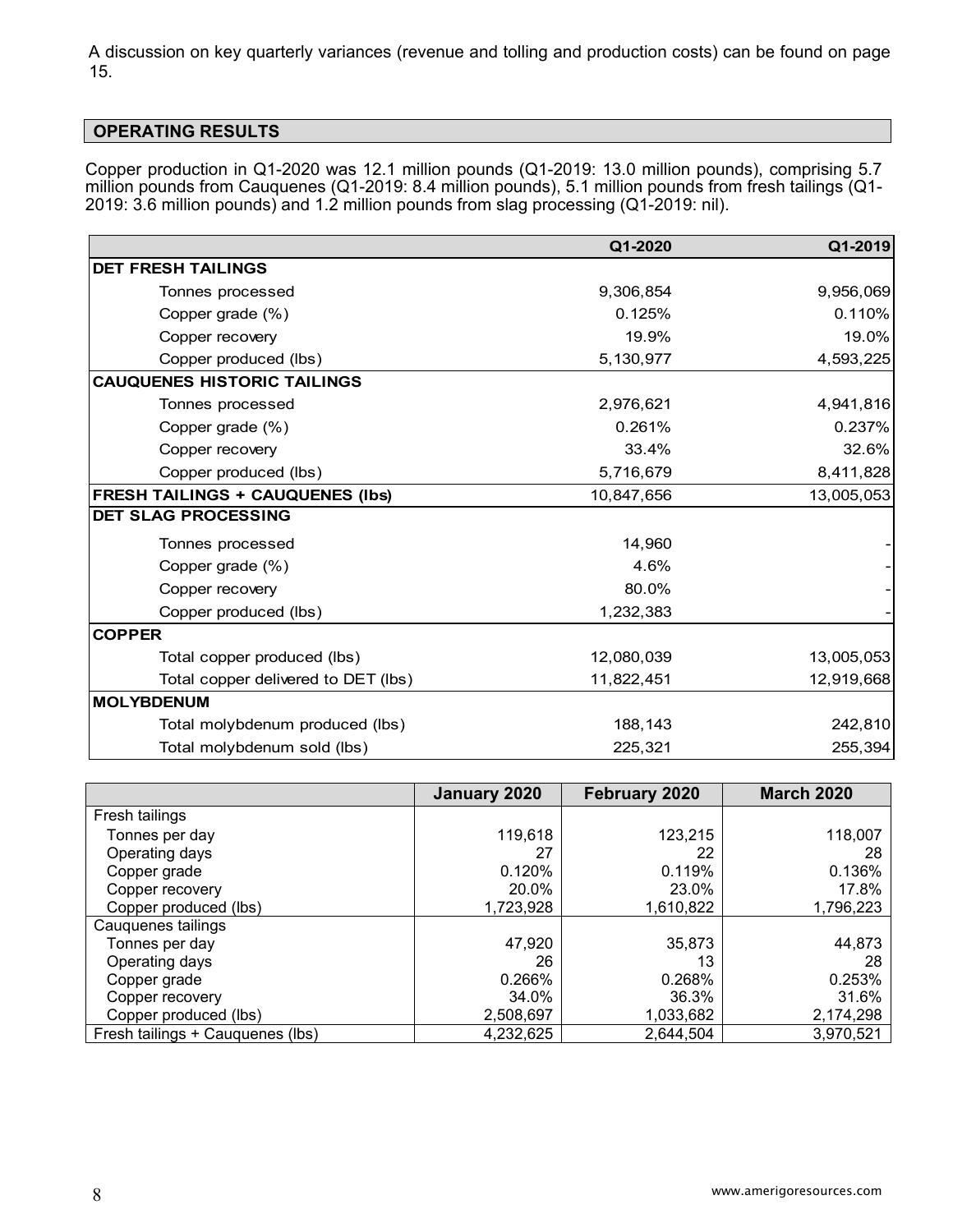Copper production results are in line with the Company's 2020 guidance which includes a reduction in Cauquenes tonnage processing through H1-2020 in response to drought conditions in central Chile.

MVC had forecasted H1-2020 processing rates of 125,000 TPD for fresh tailings and 40,000 TPD for Cauquenes. In Q1-2020 actual processing rates averaged 120,868 TPD for fresh tailings and 44,427 TPD for Cauquenes.

Operating days in Q1-2020 were 77 for fresh tailings and 67 for Cauquenes due to scheduled annual plant maintenance shutdowns at MVC and El Teniente and unexpected plant stoppages due to downtime of one or more of MVC's water thickeners in connection with work carried out to improve water recovery and to equipment adjustments to handle higher density tailings. There have been no plant stoppages since March 3, 2020.

Slag processing was suspended in January 2020 as DET started commissioning its own slag processing plant. Slag production in January was 1.2 million pounds.

Molybdenum production during Q1-2020 was 0.2 million pounds (Q1-2019: 0.2 million pounds).

Cauquenes processing rates could increase to 50,000 TPD if rain levels normalize this year and further to approximately 62,500 TPD once MVC's water thickeners have been fitted with the necessary spares to handle higher density loads. Timing of these events is currently not fully determinable. Rain has not yet started in central Chile although it is still normal to expect rain to start mid-May. Delivery of the thickeners' spares has been delayed to approximately mid-August due as they are being manufactured in Reggio Emilia, Italy which has been in shutdown since mid-March 2020. We currently estimate that 2020 annual production could still be in the lower range of the 55 to 60 million pounds, excluding any effect from plant optimization initiatives. As additional data on rainfall in Chile and delivery time for the thickeners' spares is known the Company may need to update this guidance.

A comprehensive audit of the MVC plant was completed in February 2020 and identified various areas of opportunity to improve performance through low-capex high-impact initiatives, most significantly:

- Conduct a complete hydro-cyclone evaluation to identify equipment that can perform better in a low feed water environment, which could reduce identified fugitive copper losses. MVC has identified a specialized firm who was visited the plant and conducted simulation and detailed testing. A report with recommendations will be delivered in May 2020.
- Conduct laboratory test-work in Canada to obtain hard data to simplify and optimize MVC's flowsheet and improve metallurgical performance. Sampling methodologies were identified, and samples collected and shipped from MVC to Kamloops, British Columbia. A report with recommendations will be delivered in June 2020.

The audit confirmed that MVC has an inadequate water supply to easily optimize its process plant and identified the need to engage solid/liquid separation and rheology experts to review and optimize MVC's water thickeners and provide additional expert information in respect of water recirculation and utilization. MVC has engaged an international consulting firm who is in the process of conducting this evaluation and will provide a report with findings and recommendations in June 2020.

Under an annual production estimate of 55 to 60 million pounds, cash cost is expected to be \$1.85/lb in Q2, \$1.56/lb in Q3 and \$1.46/lb in Q4 which would result in an annual average of \$1.71/lb.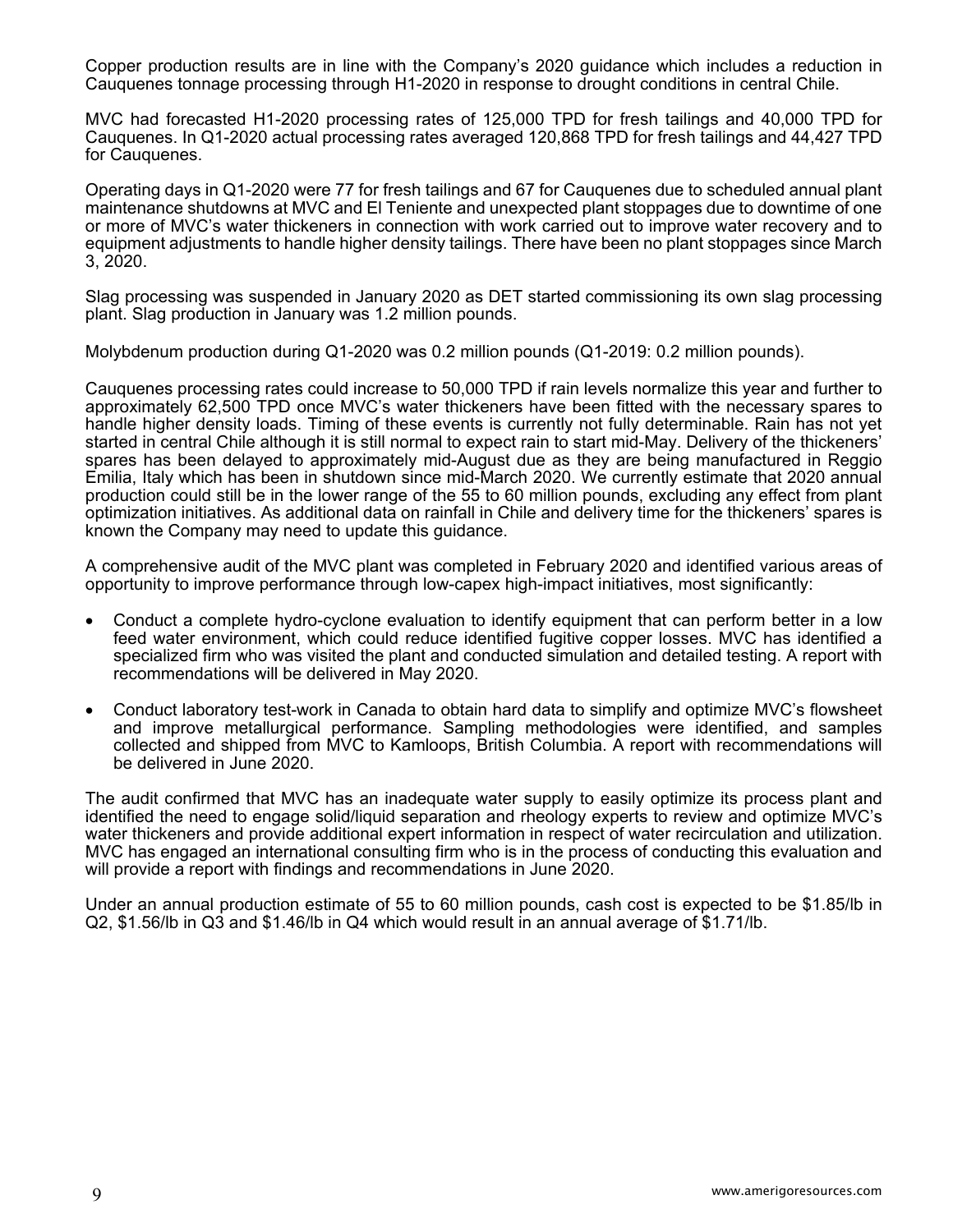## **FINANCIAL RESULTS – Q1-2020**

Net loss during Q1-2020 was \$4.0 million (\$0.02 loss per share) (Q1-2019: net loss of \$1.4 million; \$0.01 loss per share) because of lower production and weaker metal prices, including the effect of \$5.3 million in negative fair value settlement adjustments to receivables in Q1-2020 (Q1-2019: \$2.1 million in positive settlement adjustments).

#### **Revenue**

Revenue in Q1-2020 was \$15.6 million (Q1-2019: \$27.7 million).

| (Expressed in thousands)                                     | Q1-2020  | Q1-2019  |
|--------------------------------------------------------------|----------|----------|
|                                                              | S        |          |
| Average LME copper price per pound                           | 2.56     | 2.82     |
| Gross value of copper produced                               | 27,180   | 36,413   |
| Adjustments to fair value of settlement receivables          | (5, 332) | 2,147    |
|                                                              | 21,848   | 38,560   |
| Notional items deducted from gross value of copper produced: |          |          |
| DET royalties - copper                                       | (5, 192) | (8, 136) |
| Smelting and refining charges                                | (3,023)  | (4, 473) |
| Transportation                                               | (318)    | (444)    |
| Copper tolling revenue                                       | 13,315   | 25,507   |
| Molybdenum revenue                                           | 1,655    | 2,229    |
| Molybdenum revenue                                           | 668      |          |
| Revenue                                                      | 15,638   | 27,736   |
| MVC's copper price (\$/lb)                                   | 2.35     | 2.92     |
| MVC's molybdenum price (\$/lb)                               | 9.20     | 11.11    |

MVC produces copper concentrates under a tolling agreement with DET. Title to the copper concentrates produced by MVC is retained by DET and MVC earns tolling revenue, calculated as the gross value of copper produced at applicable market prices, plus or minus adjustments to the fair value of settlement receivables, net of notional items (DET copper royalties, treatment and refining charges and transportation costs).

Copper revenue is billed weekly based on the tolling activity of the preceding week, which is measured by the production of copper concentrates. Additional billings are done on a monthly basis based on the tolling activity for the full month, less weekly billings, and to bill for pricing term differences, as disclosed in the following paragraph.

MVC's compensation is determined in accordance with annual industry benchmarks for pricing terms and smelting and refining charges. In 2020, it is based on the average LME copper price for the third month following delivery of copper concentrates produced under the tolling agreement (M+3). Accordingly, final pricing for copper produced by MVC is determined based on the average LME copper price of the third month following delivery of copper, which for March 2020 deliveries will be the average LME copper price for June 2020. This variable difference gives rise to a derivative, changes in the fair value of which are recognized in revenue as settlement receivables.

At March 31, 2020, the provisional copper price used by MVC was \$2.35/lb. Financial performance is very sensitive to changes in copper prices. For example, a 10% increase or decrease from the \$2.35/lb price would result in a \$2.5 million change in copper tolling revenue in Q2-2020.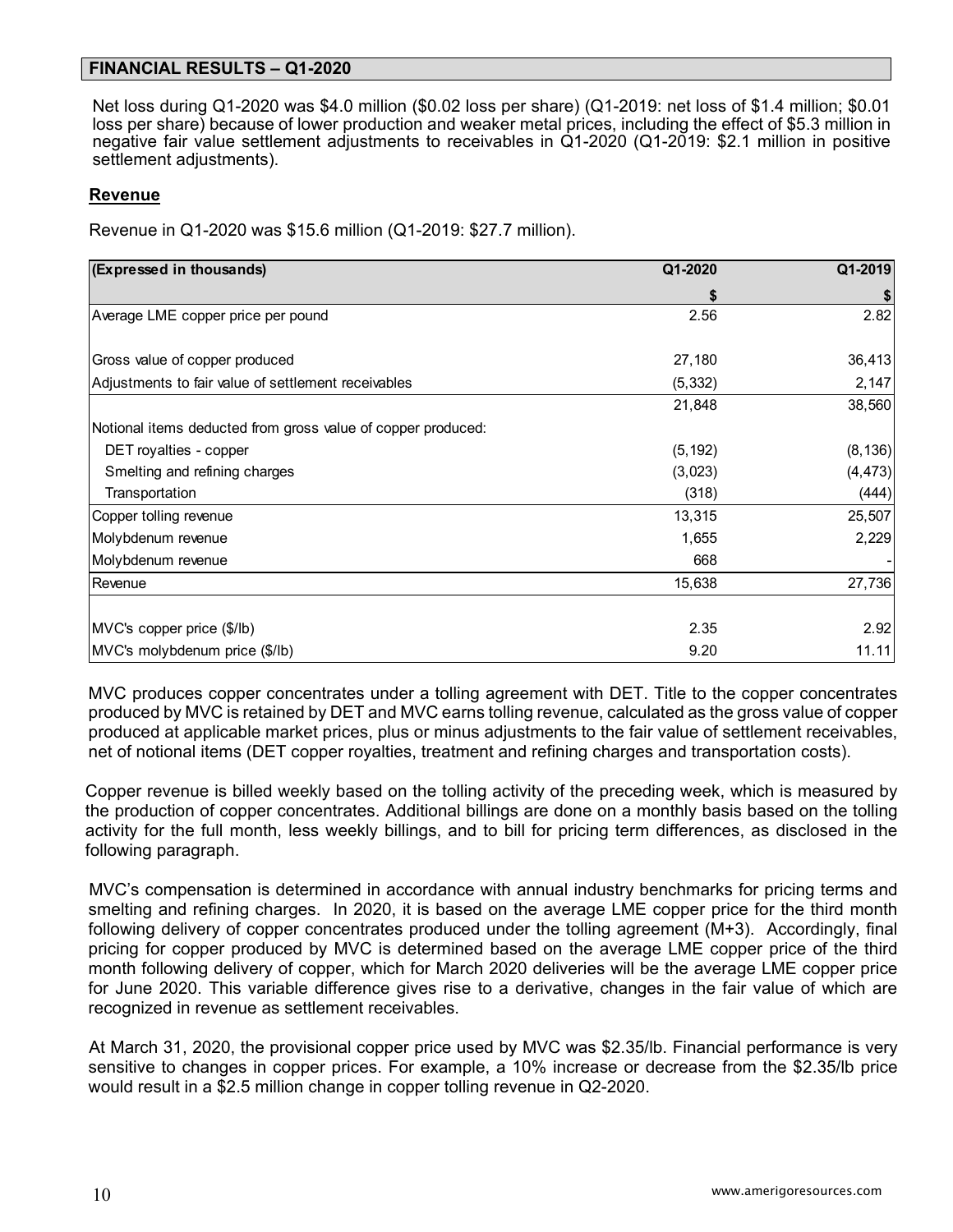DET royalties on copper production are a notional item deducted from MVC's gross value of copper produced. In Q1-2020, DET notional copper royalties were \$5.2 million, (Q1-2019: \$8.1 million) due to lower production and weaker copper prices.

We disclose the terms for DET notional copper royalties and molybdenum royalties under Agreements with Codelco's DET (page 18).

Molybdenum produced by MVC is predominantly sold under a written sales agreement with Molymet. Revenue is billed monthly based on the amount of concentrates delivered during the preceding month. Molymet can elect different pricing terms on a monthly basis. For January 2020, the pricing term elected was M+6 in respect of the average Platt's molybdenum dealer oxide price of the month of sale. This variable difference also gives rise to a derivative, which is valued at fair value through profit or loss.

In Q1-2020, MVC's molybdenum sales price was \$9.20/lb (Q1-2019: \$11.11/lb). At March 31, 2020, molybdenum sales were provisionally priced at \$8.83/lb. A 10% increase or decrease in this price would result in price-driven revenue settlement adjustments of \$0.2 million.

# **Tolling and Production Costs**

| (Expressed in thousands)                  | Q1-2020 | Q1-2019 |
|-------------------------------------------|---------|---------|
|                                           | \$      |         |
| Direct tolling and production costs       |         |         |
| Power costs                               | 5,666   | 7,731   |
| Direct labour                             | 2,275   | 2,620   |
| Lime costs                                | 1,796   | 1,993   |
| Grinding media                            | 1,353   | 1,779   |
| Other direct tolling / production costs   | 7,369   | 5,253   |
|                                           | 18,459  | 19,376  |
| Depreciation and amortization             | 4,736   | 4,364   |
| Administration                            | 1,112   | 1,597   |
| DET royalties - molybdenum                | 262     | 427     |
| Tolling and production costs              | 24,569  | 25,764  |
| Unit tolling and production costs (\$/lb) | 2.32    | 1.99    |

During Q1-2020, power costs decreased by \$2.1 million or 27% compared to Q1-2019 due to lower power rates under MVC's amended power supply contract which became effective January 1, 2020 and 18% lower power consumption in Q1-2020. Power costs in Q1-2020 were \$0.0913/kWh (Q1-2019: \$0.1016/kWh).

During Q1-2020, labour and lime cost decreased by \$0.3 million and \$0.2 million respectively compared to Q1-2019, due to a weaker Chilean peso. Grinding media costs decreased by \$0.4 million.

In aggregate, other direct tolling costs increased by \$2.1 million during Q1-2020 compared to Q1-2019 due a reduction of \$2.3 million in inventory adjustments. In Q1-2020, the Company recorded a reduction in production costs from inventory adjustments of \$0.4 million, compared to a reduction in production costs from inventory adjustments of \$2.7 million in Q1-2019 (caused a higher cost used to value inventory in that quarter). The behaviour of other costs is noted in the following tables.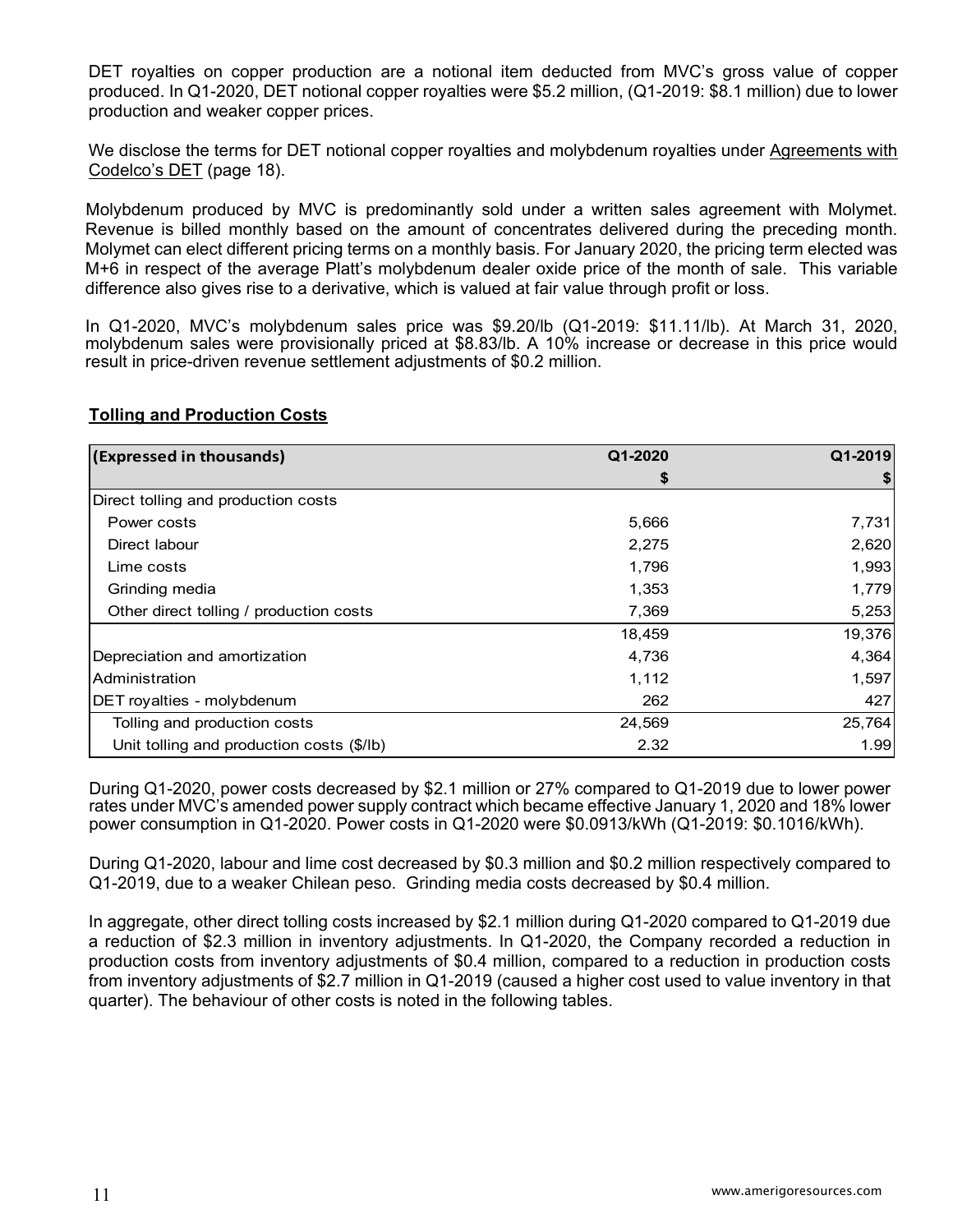| (Expressed in thousands)                      | Q1-2020 | Q1-2019 |
|-----------------------------------------------|---------|---------|
|                                               | \$      |         |
| Other direct tolling costs                    |         |         |
| Maintenance, excluding labour                 | 2,028   | 2,153   |
| Historic tailings extraction                  | 1,384   | 1,306   |
| Molybdenum production costs                   | 1,303   | 1,548   |
| Industrial water                              | 1,182   | 796     |
| Subcontractors, support services              | 514     | 662     |
| Copper reagents                               | 447     | 732     |
| Process control, environmental and safety     | 404     | 567     |
| Direct slag processing costs                  | 328     |         |
| Filtration and all other direct tolling costs | 218     | 191     |
| Inventory adjustments                         | (439)   | (2,702) |
|                                               | 7.369   | 5,253   |

| (S/lb Cu)                                     | Q1-2020 | Q1-2019 |
|-----------------------------------------------|---------|---------|
| Other direct tolling costs                    |         |         |
| Maintenance, excluding labour                 | 0.18    | 0.17    |
| Historic tailings extraction                  | 0.13    | 0.10    |
| Molybdenum production costs                   | 0.12    | 0.12    |
| Industrial water                              | 0.11    | 0.06    |
| Subcontractors, support services              | 0.05    | 0.05    |
| Copper reagents                               | 0.04    | 0.06    |
| Process control, environmental and safety     | 0.04    | 0.04    |
| Direct slag processing costs                  | 0.03    |         |
| Filtration and all other direct tolling costs | 0.02    | 0.01    |
| Inventory adjustments                         | (0.04)  | (0.21)  |
|                                               | 0.68    | 0.41    |

Depreciation and amortization in Q1-2020 were \$4.7 million (Q1-2019: \$4.4 million), due to MVC's higher asset base.

Administration expenses during Q1-2020 were \$1.1 million (Q1-2019: \$1.6 million) due to lower labour and insurance costs, partially associated with a weaker Chilean peso.

#### **Other Gains and Expenses**

Other gains of \$4.0 million in Q1-2020 (Q1-2019: other expenses of \$1.7 million) are costs not related to MVC's production operations and include:

- General and administration expenses of \$0.7 million (Q1-2019: \$1.1 million) including salaries, management and professional fees of \$0.4 million (Q1-2019: \$0.3 million), office and general expenses of \$0.2 million (Q1-2019: \$0.3 million) and share-based payments of \$0.1 million (Q1-2019: \$0.5 million).
- A \$3.7 million gain associated with the derivative to related parties (Q1-2019: expense of \$0.9 million), including actual amounts paid or accrued to related parties of \$0.2 million (Q1-2019: \$0.2 million) and a decrease in the derivatives' fair value of \$3.9 million (Q1-2019: \$0.7 million) as a result of a sharp increase in discount rates used to compute the fair value of the derivative.
- Other gains of \$1.0 million (Q1-2019: \$0.3 million), in both cases were derived from foreign exchange gains.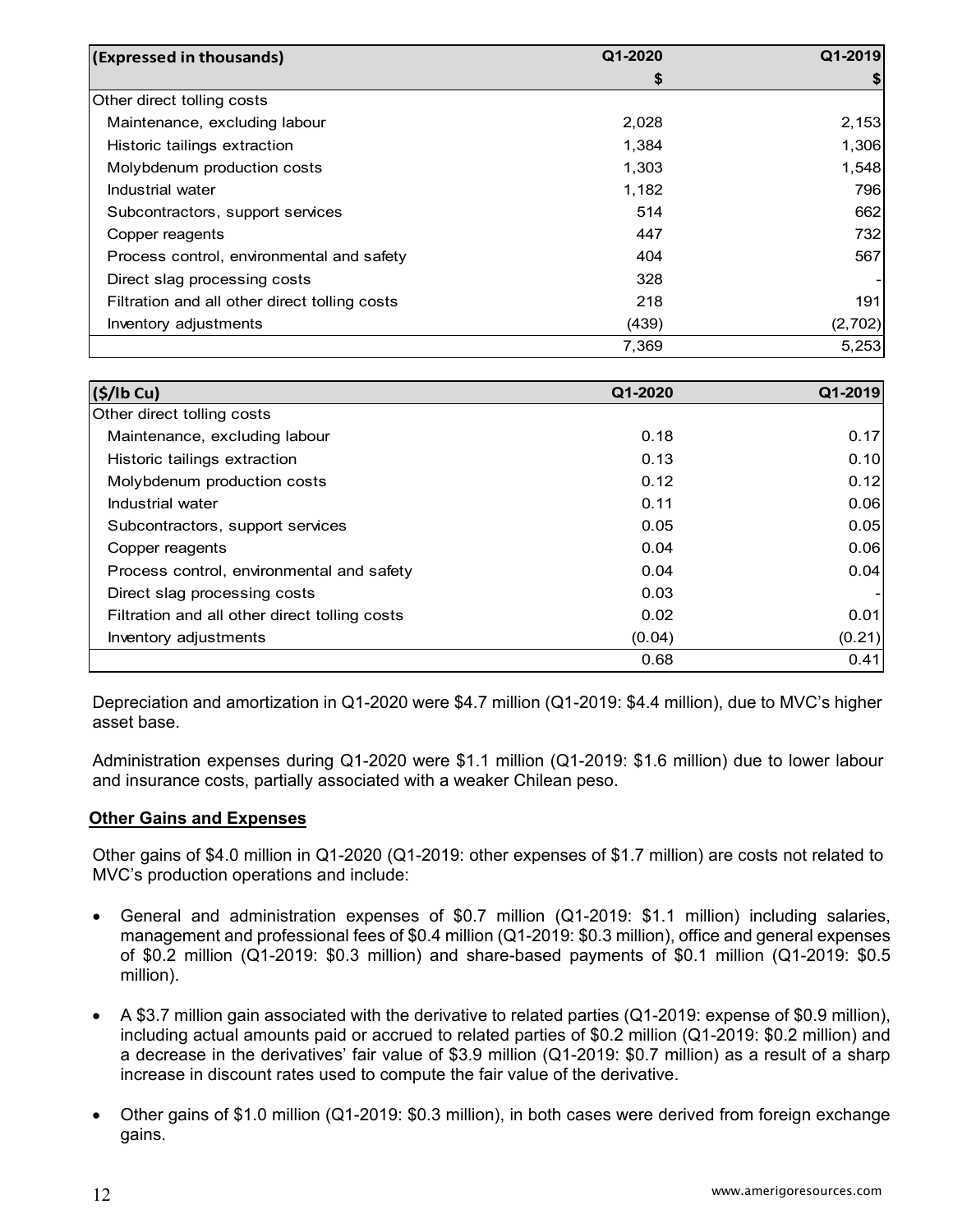The Company's finance expense in Q1-2020 was \$2.8 million (Q1-2019: \$1.8 million) which includes interest on loans, leases and bank charges of \$1.1 million (Q1-2019: \$1.7 million) and fair value changes on an interest rate swap ("IRS") of \$1.7 million (Q1-2019: \$0.1 million).

Income tax recovery in Q1-2020 was \$3.7 million, fully in connection with deferred income tax. In Q1-2019 the Company posted income tax recovery of \$0.1 million.

Deferred income tax recovery or expense results from the changes to deferred income tax liabilities, arising predominantly from the differences between the book and tax values of MVC's property, plant and equipment. Deferred tax liabilities do not represent income tax payable.

#### **Cash Cost and Total Cost**

Cash cost and total cost are non-GAAP measures prepared on a basis consistent with the industry standard Brook Hunt definitions.

The Company believes that these measures provide additional information to evaluate corporate performance. Management also uses these measures to monitor internal performance.

A reconciliation of tolling and production costs to cash cost and total cost in Q1-2020 and Q1-2019 is presented below:

| (Expressed in thousands)                      | Q1-2020  | Q1-2019  |
|-----------------------------------------------|----------|----------|
|                                               | S        |          |
| Tolling and production costs                  | 24,569   | 25,764   |
| Add (deduct):                                 |          |          |
| DET notional royalties - copper               | 5,192    | 8,136    |
| Smelting and refining charges                 | 3,023    | 4,473    |
| Transportation costs                          | 318      | 444      |
| Inventory adjustments                         | 439      | 2,702    |
| By-product credits                            | (2, 323) | (2, 229) |
| Total cost                                    | 31,218   | 39,290   |
| Deduct:                                       |          |          |
| DET notional royalties - copper               | (5, 192) | (8, 136) |
| DET royalties - molybdenum                    | (262)    | (427)    |
|                                               | (5, 454) | (8, 563) |
| Depreciation and amortization                 | (4,736)  | (4, 364) |
| Cash cost                                     | 21,028   | 26,363   |
| Pounds of copper tolled (fresh and Cauquenes) | 10.85    | 12.92    |
| Cash cost (\$/lb)                             | 1.94     | 2.03     |
| Total cost (\$/lb)                            | 2.88     | 3.02     |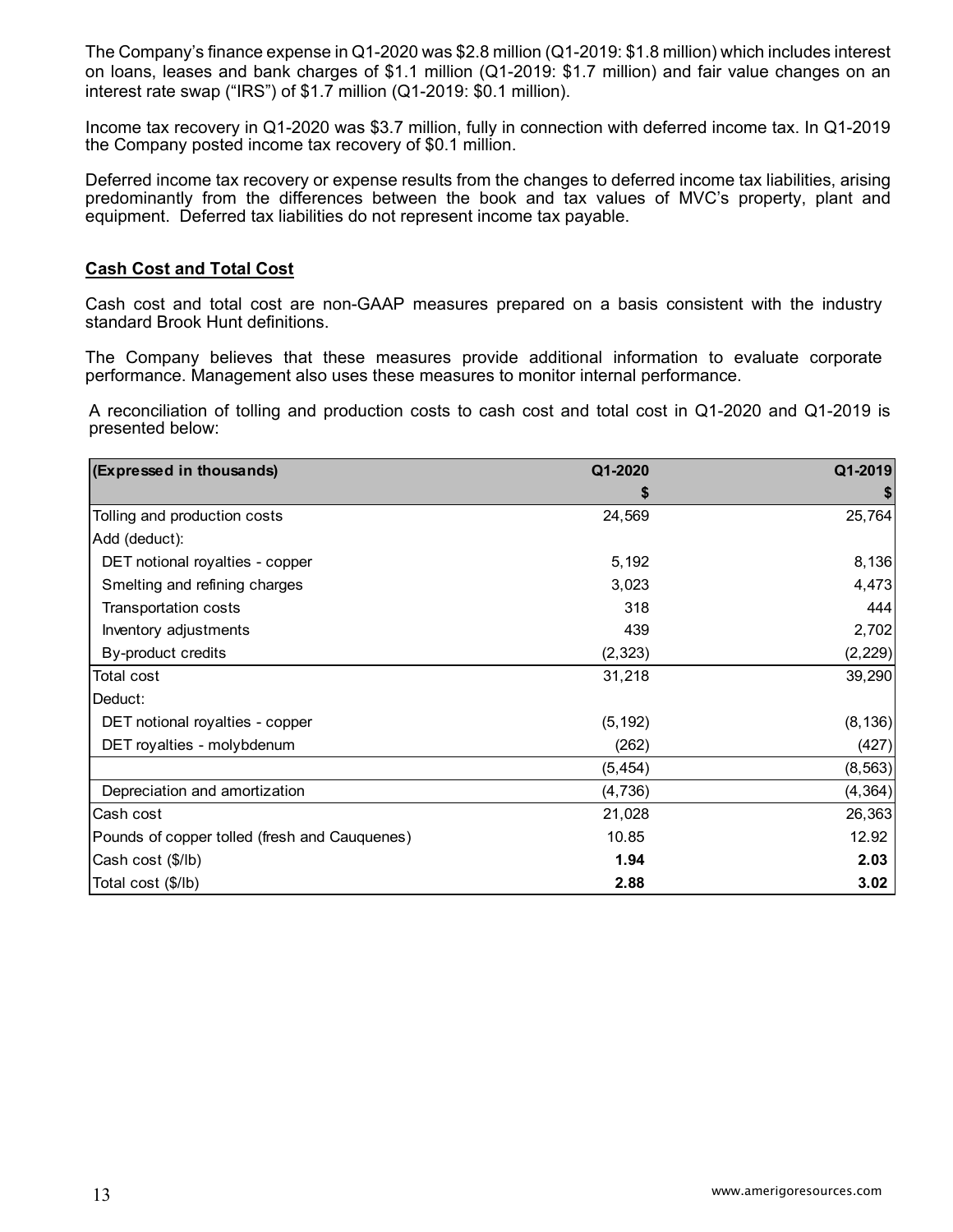The Company's trailing quarterly cash costs (\$/lb of copper produced) were:

| (\$/lb of copper produced) | Q1-2020 | Q4-2019 | Q3-2019 | Q2-2019 | Q1-2019 |
|----------------------------|---------|---------|---------|---------|---------|
| Power costs                | 0.52    | 0.52    | 0.52    | 0.60    | 0.60    |
| Smelting & refining        | 0.28    | 0.32    | 0.33    | 0.36    | 0.34    |
| Lime                       | 0.17    | 0.15    | 0.13    | 0.13    | 0.15    |
| Grinding media             | 0.12    | 0.15    | 0.16    | 0.17    | 0.14    |
| Administration             | 0.10    | 0.09    | 0.07    | 0.09    | 0.12    |
| Transportation             | 0.03    | 0.03    | 0.03    | 0.03    | 0.04    |
| Other direct costs         | 0.93    | 0.91    | 0.68    | 0.75    | 0.81    |
| By-product credits         | (0.21)  | (0.38)  | (0.36)  | (0.16)  | (0.17)  |
| Cash Cost                  | \$1.94  | \$1.79  | \$1.56  | \$1.97  | \$2.03  |

In Q4-2019, cash cost includes \$0.15/lb in respect of MVC's union signing bonuses. Normalized Q4-2019 cash cost without union signing bonuses would have been \$1.64/lb.

The Company's trailing quarterly total costs (\$/lb of copper produced) were:

| (\$/lb of copper produced)              | Q1-2020 | Q4-2019 | Q3-2019 | Q2-2019 | Q1-2019 |
|-----------------------------------------|---------|---------|---------|---------|---------|
| Cash cost                               | 1.94    | 1.79    | 1.56    | 1.97    | 2.03    |
| <b>DET</b> notional royalites/royalties | 0.50    | 0.57    | 0.60    | 0.65    | 0.66    |
| Amortization/depreciation               | 0.44    | 0.28    | 0.27    | 0.33    | 0.33    |
| <b>Total Cost</b>                       | \$2.88  | \$2.64  | \$2.43  | \$2.95  | \$3.02  |

Total cost in Q1-2020 was \$2.88/lb (Q1-2019: \$3.02/lb), due to a \$0.16/lb decrease in DET notional royalties from lower metal prices and a \$0.09/lb decrease in cash cost, mitigated by a \$0.11/lb increase in depreciation.

# **COMPARATIVE PERIODS**

Amerigo's quarterly financial statements are reported under IFRS applicable to interim financial reporting.

The following tables provide highlights from Amerigo's financial statements of quarterly results for the past eight quarters.

|                                   | Q1-2020  | Q4-2019 | Q3-2019 | Q2-2019  |
|-----------------------------------|----------|---------|---------|----------|
|                                   | \$       | \$      | \$      |          |
|                                   |          |         |         |          |
| Total revenue (thousands)         | 15,638   | 35,474  | 33,900  | 22,692   |
| Net (loss) income (thousands)     | (4,029)  | 633     | (2,083) | (6, 564) |
| (Loss) earnings per share         | (0.02)   |         | (0.01)  | (0.04)   |
| Diluted (loss) earnings per share | (0.02)   |         | (0.01)  | (0.04)   |
|                                   |          |         |         |          |
|                                   | Q1-2019  | Q4-2018 | Q3-2018 | Q2-2018  |
|                                   | \$       | \$      | \$      |          |
| Total revenue (thousands)         | 27,736   | 37,582  | 32,370  | 32,999   |
| Net (loss) income (thousands)     | (1, 399) | 5,120   | 1,438   | 2,720    |
| (Loss) earnings per share         | (0.01)   | 0.03    | 0.01    | 0.02     |
| Diluted (loss) earnings per share | (0.01)   | 0.03    | 0.01    | 0.02     |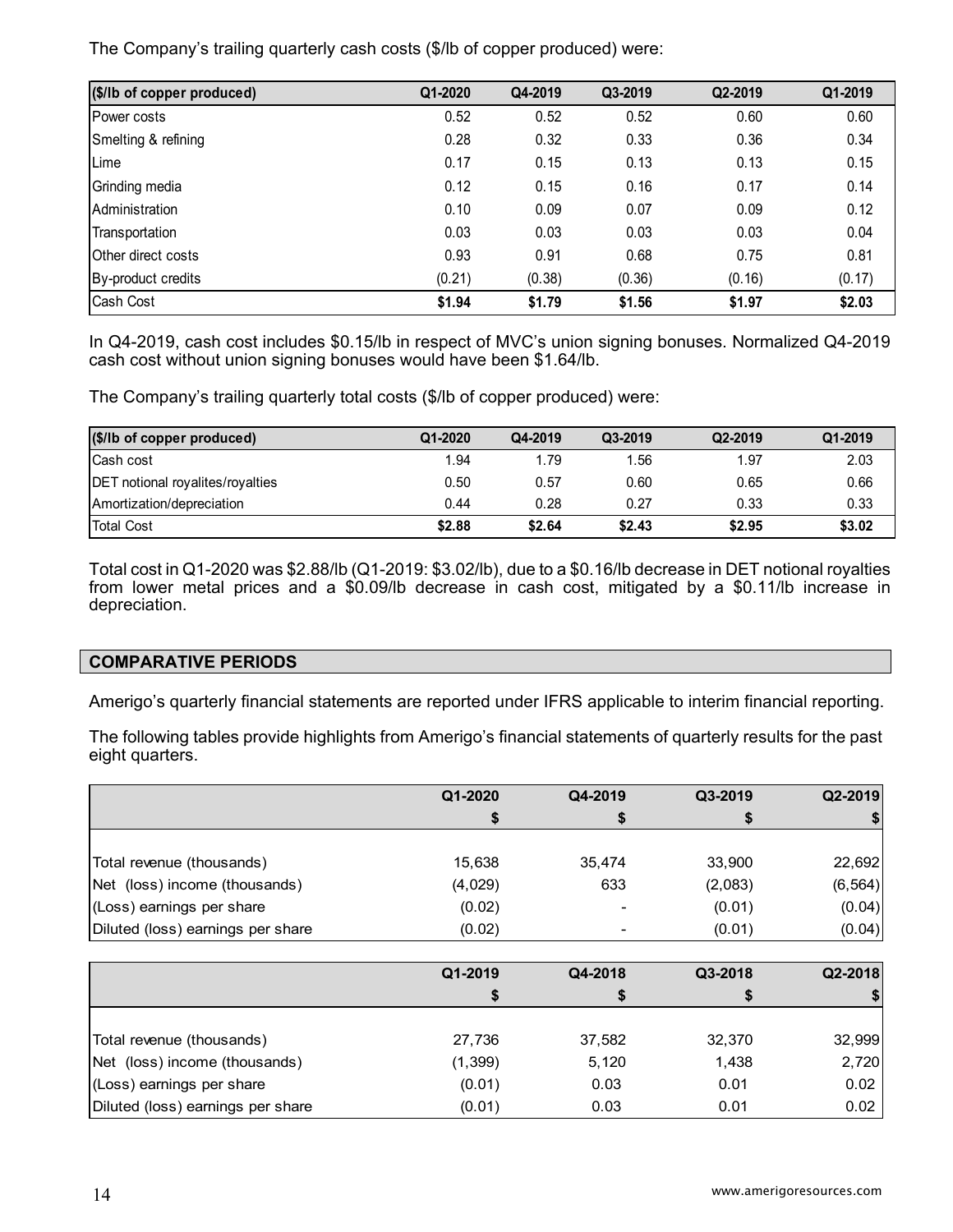Quarterly revenue variances result mostly from higher or lower copper deliveries (a factor of quarterly production), MVC's copper price (a factor of market prices) and adjustments to the fair value of settlement receivables.

|                                      | Q1-2020 | Q4-2019 | Q3-2019 | Q2-2019 | Q1-2019 | Q4-2018 | Q3-2018 | Q2-2018 |
|--------------------------------------|---------|---------|---------|---------|---------|---------|---------|---------|
| Copper sales/deliveries <sup>1</sup> | 11.8    | 15.5    | 16.6    | 13.4    | 12.9    | 17.6    | 17.6    | 14.2    |
| MVC's copper price                   | 2.35    | 2.76    | 2.62    | 2.67    | 2.92    | 2.77    | 2.74    | 3.16    |
| Settlement adjustments <sup>2</sup>  | (3.01)  | .04     | (0.55)  | (1.72)  | 0.85    | 0.41    | (6.08)  | 0.56    |

The Company's revenues are highly sensitive to these variables, as summarized below:

 $\frac{1}{2}$  Million pounds of copper sold under tolling agreements with DET.<br>2 Adjustments to fair value of copper settlement receivables from prior quarters, expressed in millions of dollars.

Q3-2018 was positively affected by then record copper deliveries, but negatively impacted by lower copper prices and \$6.1 million in negative settlement adjustments from the prior quarter. In Q4-2018, copper deliveries remained at record level and MVC's copper price improved slightly to \$2.77/lb with positive settlement adjustments of \$0.4 million. In Q1-2019 and Q2-2019, copper deliveries were substantially lower than in preceding quarters as a result of low plant recoveries, resulting from MVC's mining plan sequence. Copper prices in Q1-2019 were stronger than in the second half of 2018, but in Q2-2019 declined again resulting in \$1.7 million in negative price adjustments. In Q3-2019 copper prices continued to decline but the quarter to quarter decline was substantially lower than in the preceding quarter, resulting in lower negative settlement adjustments. Deliveries improved due to higher production. In Q4-2019 copper price recovered and the Company had positive settlement adjustments of \$1.0 million, but deliveries were lower than in Q3-2019. In Q1-2020, copper deliveries declined as a result of lower production driven by MVC's water preservation efforts due to drought conditions in central Chile and low plant recoveries. Additionally, copper prices dropped sharply due to the global pandemic, affecting quarterly revenue and resulting in \$3.0 million in negative adjustments to prior quarter sales.

In addition to revenue variances, the Company's quarterly results in the most recent eight quarters were also affected by higher or lower cost of sales:

|                                           | Q1-2020 | Q4-2019 | Q3-2019 | Q2-2019 | Q1-2019 | Q4-2018 | Q3-2018 | Q2-2018 |
|-------------------------------------------|---------|---------|---------|---------|---------|---------|---------|---------|
| Tolling and production costs <sup>1</sup> | 24.57   | 31.95   | 32.89   | 28.79   | 25.76   | 27.50   | 28.43   | 27.21   |
| Unit tolling and production $cost^2$      | 2.32    | 2.07    | .99     | 2.08    | 1.99    | .56     | 1.62    | .91     |

 $\frac{1}{2}$  Million of dollars.

2 Tolling and production costs divided over pounds of copper delivered.

Tolling and production costs are affected by production levels, input costs (particularly power, lime and grinding media costs) and the depreciation or appreciation of the CLP to the U.S. dollar. Total Q3-2018 costs increased due to higher production but decreased on a unit basis, and in Q4-2018 decreased both in respect of total and unit cost. In Q1-2019 total tolling and production costs decreased due to lower production, but the lower production drove unit costs higher. In Q2-2019, inventory variations increased tolling and production costs by \$3.5 million compared to the preceding quarter. In Q3-2019 total tolling and production costs increased due to higher deliveries which in turn resulted in lower unit costs. In Q4-2019, tolling and production costs included \$2.3 million in signing bonuses paid to MVC workers, increasing unit costs as there was no higher output associated with this cost. Tolling and production costs declined in Q1- 2020 due to a lower contractual power cost and other cost mitigation initiatives, but unit costs increased due to lower production levels in the quarter.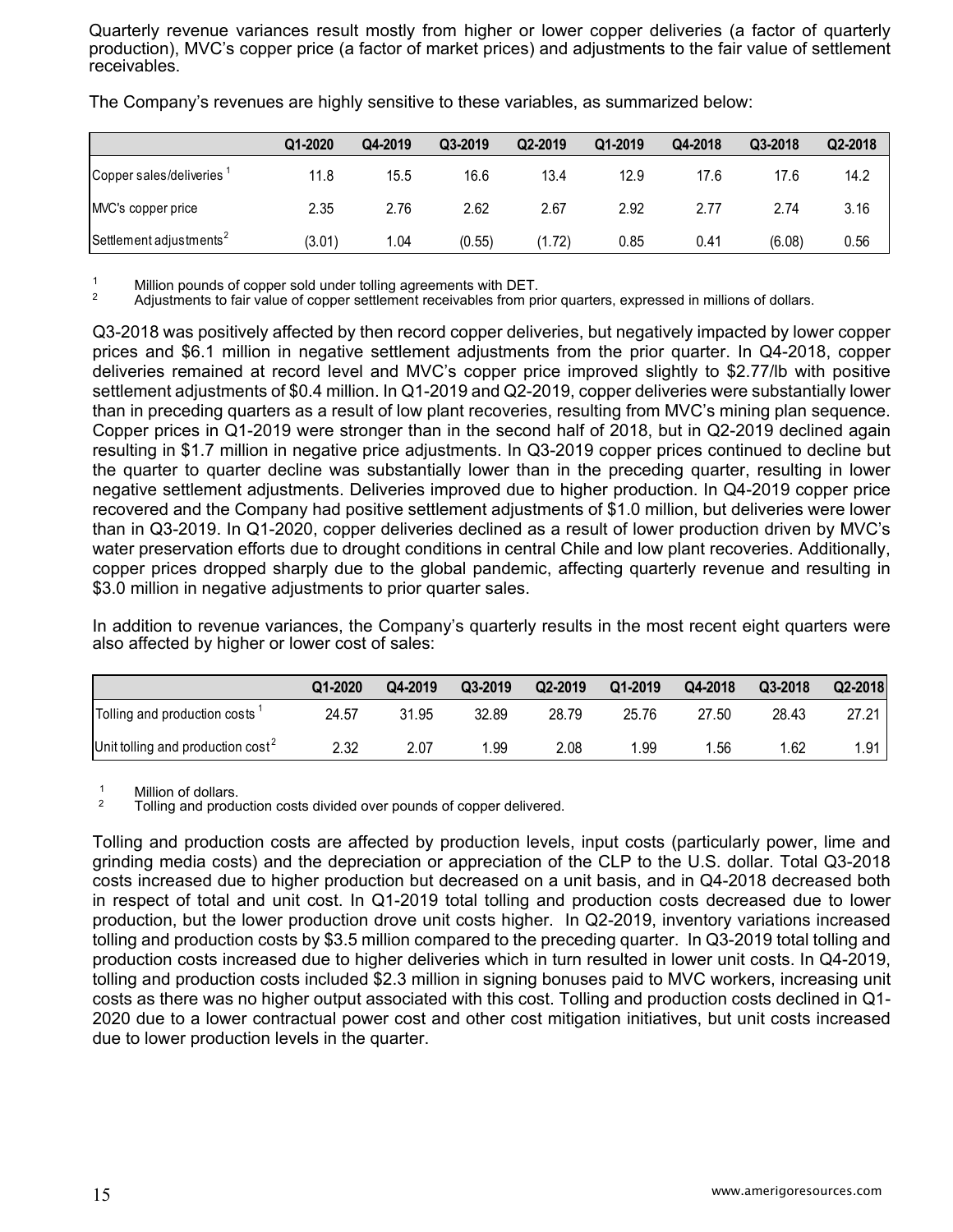# **LIQUIDITY, FINANCIAL POSITION and GOING CONCERN**

## **Cash Flow Used in Operating Activities**

In Q1-2020, the Company had negative net cash from operating activities of \$1.4 million (Q1-2019: negative net cash from operating activities of \$1.4 million). Excluding the effect of changes in working capital accounts, the Company had negative cash during Q1-2020 of \$4.1 million (Q1-2019: \$5.2).

The Company operates in a cyclical industry with cash flow generating capacity closely correlated to market copper prices.

At March 31, 2020, the provisional copper price used by MVC was \$2.35/lb. Financial performance is very sensitive to changes in copper prices. For example, a 10% increase or decrease from the \$2.35/lb price would result in a \$2.5 million change in copper tolling revenue in Q2-2020.

#### **Cash Flow Used in Financing Activities**

In Q1-2020, the Company made debt repayments of \$4.7million (Q1-2019: \$nil) and made lease repayments of \$0.2 million (Q1-2019: \$0.4 million).

In Q1-2020 the Company received \$0.1 million in proceeds from various exercises of stock options (Q1- 2019: \$0.1 million).

#### **Cash Flow Used in Investing Activities**

In Q1-2010, the Company used cash of \$0.5 million for payments of Capex (Q1-2019: \$3.2 million) and received \$0.1 million from the sale of investments (Q1-2019: \$nil).

#### **Liquidity, Financial Position and Going Concern**

At March 31, 2020, the Company held cash of \$0.6 million (December 31, 2019: \$7.2 million), with a working capital deficiency of \$27.6 million (December 31, 2019: \$15.1 million).

The Company's working capital position was severely affected by a sharp decline in copper prices during Q1-2020, which resulted in a reduction in cash receipts due to negative price settlement adjustments of \$3.0 million and a decrease in amounts receivable of \$2.3 million from mark-to-market adjustments at March 31, 2020. Also during Q1-2020, the Company made scheduled debt payments of \$4.7 million and \$1.6 million in interest payments, for a total of \$6.3 million in scheduled cash payments to MVC's lenders.

The price of copper remains at levels where it is insufficient to cover the Company's production costs, royalty obligations to DET, financial commitments and ongoing working capital requirements. These adverse conditions give rise to material uncertainties that may cast significant doubt as to the ability of the Company's ability to meet its obligations as they come due and accordingly, the appropriateness of using accounting principles applicable to a going concern.

In response to these circumstances, the Company has reduced operating costs, suspended most capital expenditures, and structured deferred payment programs with key suppliers. The Company is also engaged in discussion with the MVC lenders to explore options to maintain the existing loan in good standing, and MVC has approached Codelco requesting the parties revise the royalty terms in a way that operations at MVC can continue for the mutual benefit of both parties. There can be no assurance that these initiatives will be successful.

The Company's ability to continue as a going concern is dependent upon copper prices stabilizing and/or MVC's ability to reduce operating costs and royalties, in order to generate positive cash flows from operations.

MVC continues to advance on the plant optimization program to resolve to the extent possible, the lower production recoveries that have been present from 2019 to date and which are at least partially in connection with drought conditions in central Chile.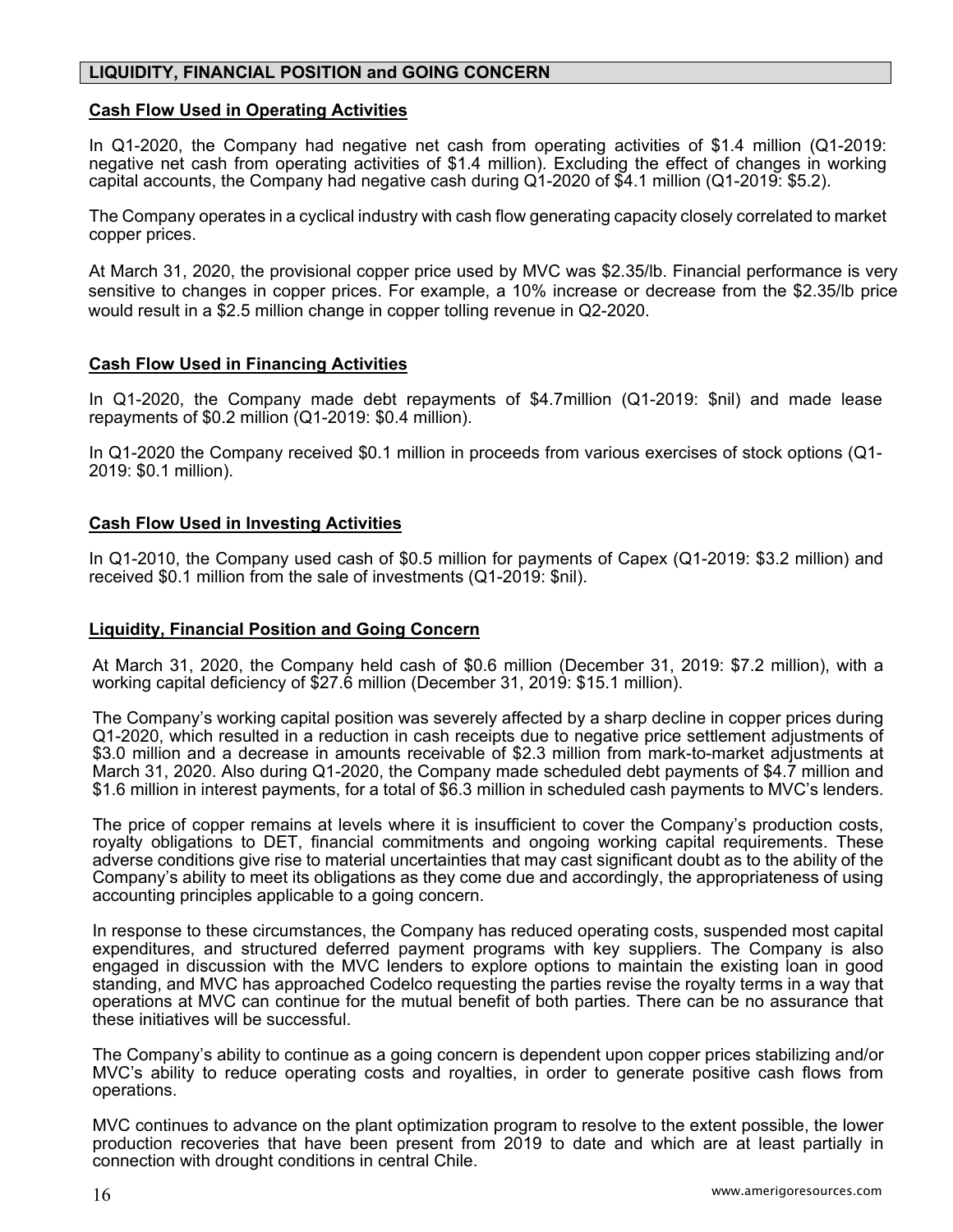# **Borrowings**

| (Expressed in thousands)          | March 31, | December 31, |  |
|-----------------------------------|-----------|--------------|--|
|                                   | 2020      | 2019         |  |
|                                   |           |              |  |
| Consolidated bank loan            | 50.575    | 55,897       |  |
|                                   |           |              |  |
| Comprise:                         |           |              |  |
| Current portion of long-term debt | 9,399     | 10,108       |  |
| Long-term debt                    | 41.176    | 45,789       |  |
|                                   | 50,575    | 55,897       |  |

On March 25, 2015, MVC obtained a \$64.4 million loan facility from Scotiabank Chile ("Scotiabank") and Export Development Canada ("EDC") to finance the Cauquenes Phase One expansion (the "Cauquenes Phase One Loan"). The Cauquenes Phase One Loan had a maximum repayment term of six years consisting of twelve equal semi-annual principal payments of \$5.4 million which commenced on June 30, 2016.

On August 3, 2017, MVC obtained a \$35.3 million facility (the "Cauquenes Phase Two Loan") from Scotiabank and EDC to finance the Cauquenes Phase Two expansion. The Cauquenes Phase Two Loan had a maximum repayment term of three years consisting of six equal semi-annual principal payments of \$5.9 million which commenced on June 30, 2019.

On September 26, 2019, MVC completed a refinance of the Cauquenes Phase One and Phase Two loans, which at the time of refinance had an outstanding principal of \$56.3 million and accrued interest of \$0.8 million. Under the refinance provisions, the principal outstanding on the Cauquenes loans was structured as a four-year senior secured term loan facility (the "Consolidated Bank Loan") of \$56.3 million, provided jointly by Scotiabank and EDC.

The Consolidated Bank Loan has a maximum repayment term of 4 years to September 26, 2023 that may be shortened without penalty in accordance with the provisions of the debt agreement. Seven semi-annual installments of \$4.7 million are to be made starting together with accrued interest. The first scheduled installment was paid on March 26, 2020. A final installment of \$23.5 million plus accrued interest is to be made on September 26, 2023. Any prepayments made during the term of the loan will reduce the amount due on the final installment.

On closing of the refinance, MVC paid \$0.8 million in interest accrued on the Cauquenes loans, an IRS break fee of \$0.3 million and bank commissions of \$1.2 million. MVC also recognized a loss on modification of debt of \$1.6 million, included as finance expense in the period. The loss on modification of debt was a non-cash item arising from the application of *IFRS 9 - Financial Instruments*, under which the present value of the cash flows of the original and renegotiated debt were compared using the Company's effective interest rate, with a resulting loss and an adjustment to the carrying value of the Consolidated Bank Loan. Interest on the Consolidated Bank Loan is synthetically fixed through an IRS, accounted for at fair value through profit or loss, at a rate of 5.70% per annum for 80% of the facility. The remaining 20% of the facility is subject to a variable rate based on the US Libor six-month rate, currently 3.83% per annum. The IRS has a term to September 26, 2023.

The balance of the Consolidated Bank Loan (net of transaction costs) at March 31, 2020 was \$50.6 million (December 31, 2019: \$55.9 million).

MVC has provided security on the Consolidated Bank Loan in the form of a charge on all of MVC's assets. MVC is required to meet four bank covenants: current ratio, tangible net worth, debt service coverage ratio, and debt/EBITDA ratio, measured semi-annually on June 30 and December 31. At December 31, 2019, MVC met the tangible net worth requirement of \$125.0 million and the debt/EBITDA ratio (requirement of less than 3). MVC received waivers from Scotiabank and EDC in respect of the current ratio (requirement of 1.05) and debt service coverage ratio (requirement of 1.2).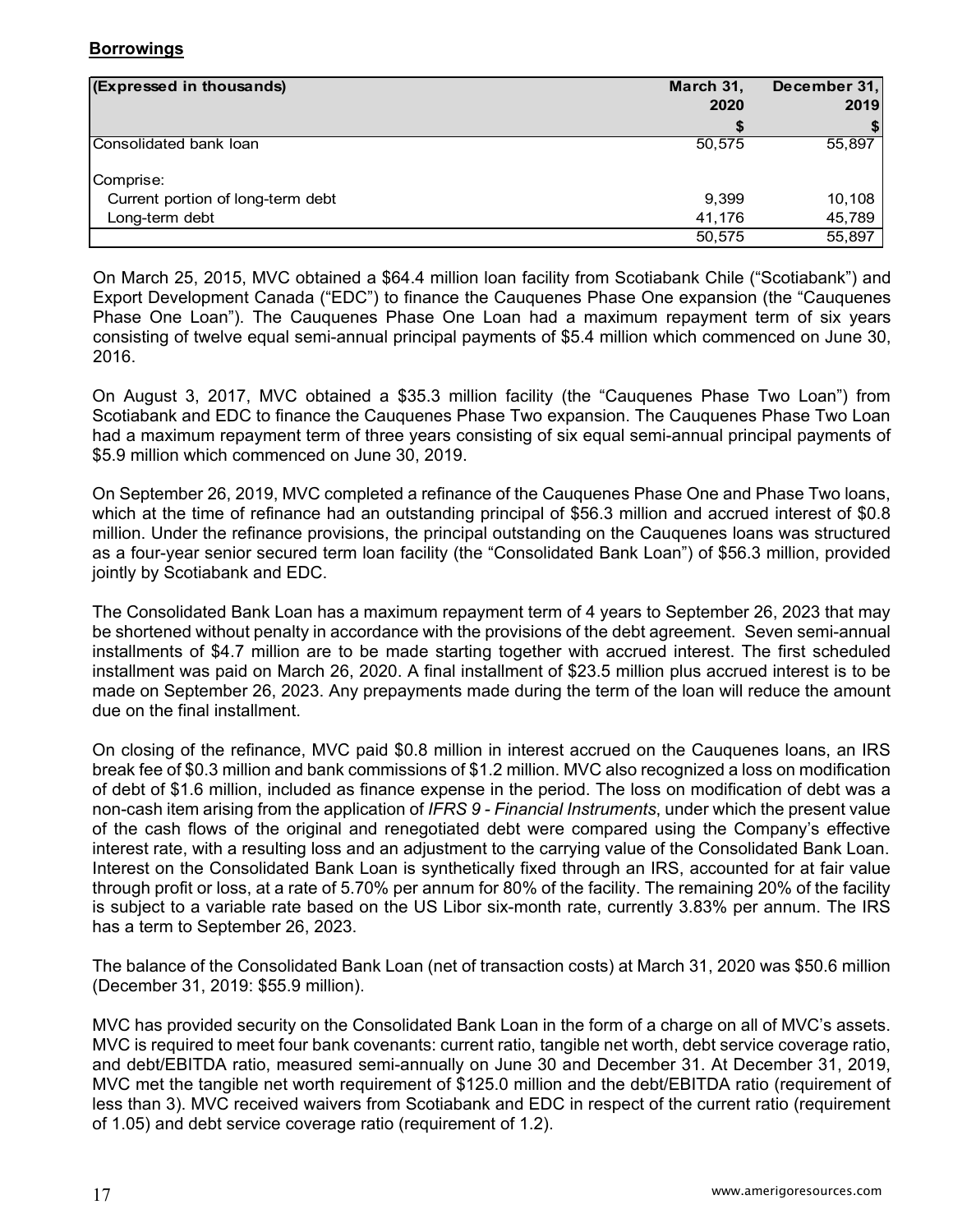MVC is also required to have a DSRA which must be used to: /i/ pay the principal and interest of bank loans and amounts owing under the IRS if MVC has insufficient funds to make these payments and /ii/ fund MVC's operating expenses. If it becomes necessary to fund MVC's operations with funds from the DSRA, MVC will need to replenish the DSRA at each month end with funds necessary to maintain a balance equal to one hundred percent of the sum of the principal, interest and IRS that are payable in the following six months. On March 26, 2020, the totality of funds in the DSRA were used to make scheduled principal and interest payments and at March 31, 2020, MVC had insufficient funds to replenish the DSRA. MVC is actively discussing options with the lenders to defer replenishing the DSRA to a mutually agreeable date.

## **Molybdenum Plant Expansion Lease**

In 2018, MVC entered into a lease of 201,903 Chilean Unidades de Fomento ("UF") to finance the expansion of MVC's molybdenum plant. The lease has a term to November 2023, with monthly capital payments of approximately \$0.1 million, a balloon payment at the end of the lease term of approximately \$1.5 million and interest at a rate of 0.45% per month. The lease can be prepaid without penalty. At March 31, 2020, the lease obligation was \$5.6 million (December 31, 2019: \$6.8 million).

#### **AGREEMENTS WITH CODELCO'S DET**

MVC has a contract with DET ("the DET Agreement") to process the fresh tailings from El Teniente and the tailings from the Cauquenes and Colihues historic tailings deposits. The Agreement has a term to 2037 for fresh tailings, the earlier of 2033 or deposit depletion for Cauquenes, and the earlier of 2037 or deposit depletion for Colihues.

The DET Agreement establishes a series of royalties payable by MVC to DET, calculated using the average LME copper price for the month of concentrates production.

The DET Agreement currently operates as a tolling contract under which title to the copper concentrates produced by MVC remains with DET. MVC earns tolling revenue, calculated as the gross value of copper produced at applicable market prices net of notional items. Notional items include treatment and refining charges, DET copper royalties and transportation costs.

Notional royalties for copper concentrates produced from fresh tailings are determined through a sliding scale formula tied to copper prices ranging from \$1.95/lb (13.5%) to \$4.80/lb (28.4%).

Notional royalties for copper concentrates produced from Cauquenes are determined through a sliding scale for copper prices ranging from \$1.95/lb (16%) to \$5.50/lb (39%).

Notional royalties for copper concentrates produced from Colihues are determined through a sliding scale for copper prices ranging from \$0.80/lb (3%) to \$4.27lb (30%). MVC intends to restart processing tailings from Colihues once the Cauquenes deposit is depleted.

MVC pays a sliding scale global molybdenum royalty for molybdenum prices between \$6.00/lb (3%) and \$40.00/lb (19.7%).

The DET Agreement anticipates that in the event monthly average prices fall below \$1.95/lb in the case of fresh tailings and Cauquenes tailings, and projections indicate the permanence of such prices over time, the parties will meet to review cost and notional royalty/royalty structures to maintain the Agreement's viability and the equilibrium of the benefits between the parties.

The DET Agreement also contains three early exit options exercisable by DET within 2021 and every three years thereafter only in the event of changes unforeseen at the time the Agreement was entered into. Amerigo has currently judged the probabilities of DET exercising any of these early exit options as remote.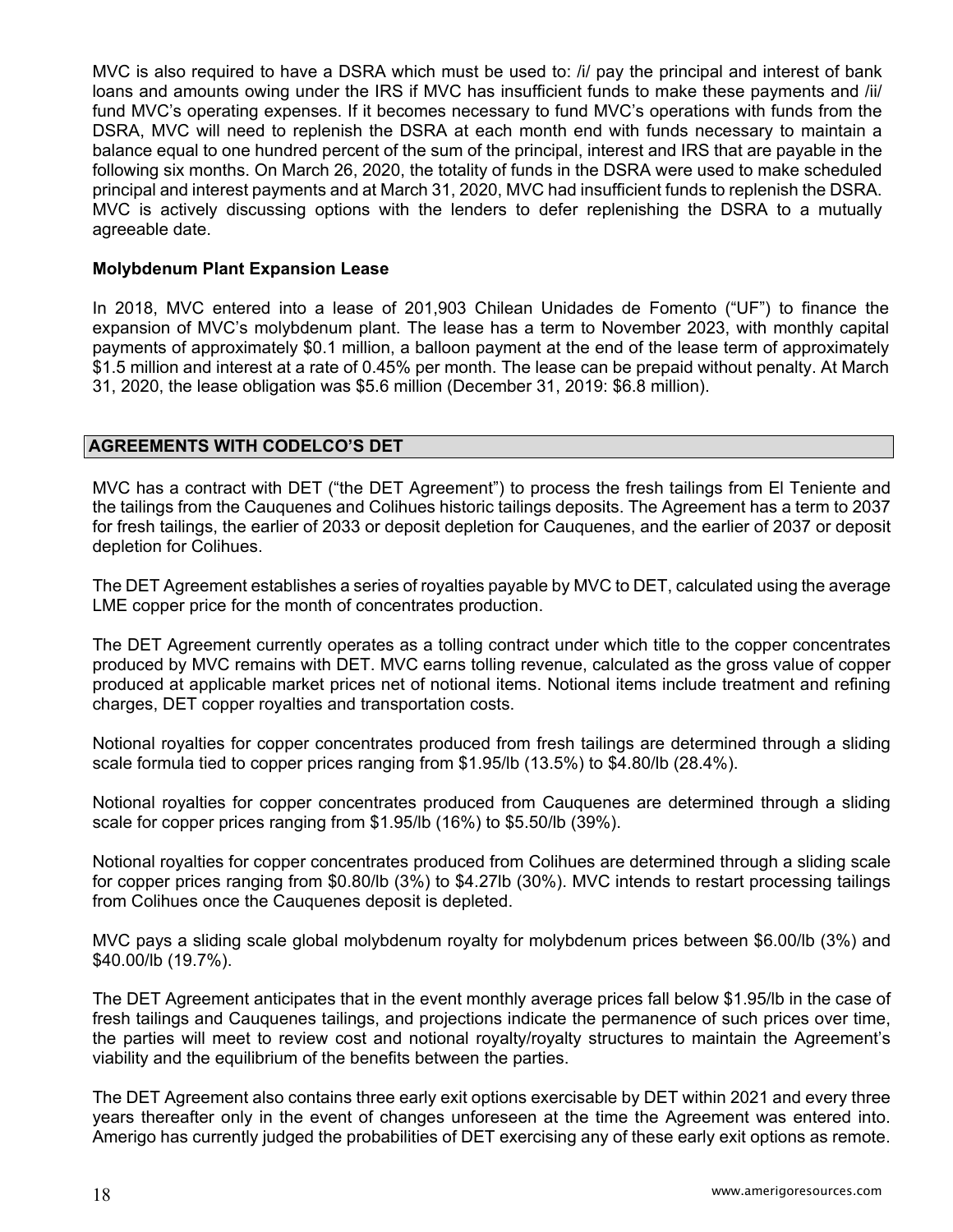## **Transactions with Related Parties**

a) Derivative liability

Amerigo holds its interest in MVC through Amerigo International Holdings Corp. ("Amerigo International"), wholly-owned by Amerigo except for certain outstanding Class A shares which are owned indirectly by Amerigo's founders (including Amerigo's current Executive Chairman). The Class A shares were issued in 2003 as part of a tax-efficient structure for payments granted as consideration to the founders transferring to Amerigo their option to purchase MVC.

The Class A shareholders are not entitled to any participation in the profits of Amerigo International, except for monthly payments, calculated as follows:

- \$0.01 for each pound of copper equivalent produced from DET tailings by MVC or any successor entity to MVC if the price of copper is under \$0.80/lb, or
- \$0.015 for each pound of copper equivalent produced from DET tailings by MVC or any successor entity to MVC if the price of copper is \$0.80/lb or more.

Under IFRS, the payments constitute a derivative financial instrument which needs to be measured at fair value at each reporting date. Changes in fair value are recorded in profit for the period.

The derivative expense includes the actual monthly payments described above and changes in the derivative's fair value.

In Q1-2020, \$0.2 million was paid or accrued to the Class A shareholders (three months ended March 31, 2019 ("Q1-2019"): \$0.2 million) and the derivative's fair value decreased by \$3.9 million (Q1-2019: increased by \$0.7 million), for a total derivative recovery of \$3.7 million (Q1-2019: expense of \$0.9 million).

At March 31, 2020, the derivative totalled \$8.4 million (December 31, 2019: \$12.1 million), with a current portion of \$1.2 million (December 31, 2019: \$1.2 million) and a long-term portion of \$7.2 million (December 31, 2019: \$10.9 million).

Actual monthly payments outstanding at March 31, 2020 were \$0.3 million (December 31, 2019: \$0.2 million).

b) Directors' fees and remuneration to officers

 In Q1-2020, the Company paid or accrued \$0.2 million in salaries and fees to companies associated with certain officers (Q1-2019: \$0.1 million), and in both Q1-2020 and Q1-2019 Amerigo paid or accrued \$0.1 million in directors' fees. These transactions were in the ordinary course of business and measured at market rates determined on a cost recovery basis.

 In Q1-2020, 1,850,000 options were granted to Amerigo directors and officers and MVC employees (2019: 3,150,000 options).

#### **Critical Accounting Estimates and Judgements**

Preparing interim financial statements requires management to make judgements, estimates and assumptions. This affects the application of accounting policies and reported amounts. Actual results may differ from these estimates.

In Q1-2020, management's significant judgements and the key sources of estimation uncertainty were consistent with those used to prepare Amerigo's 2019 annual consolidated financial statements.

.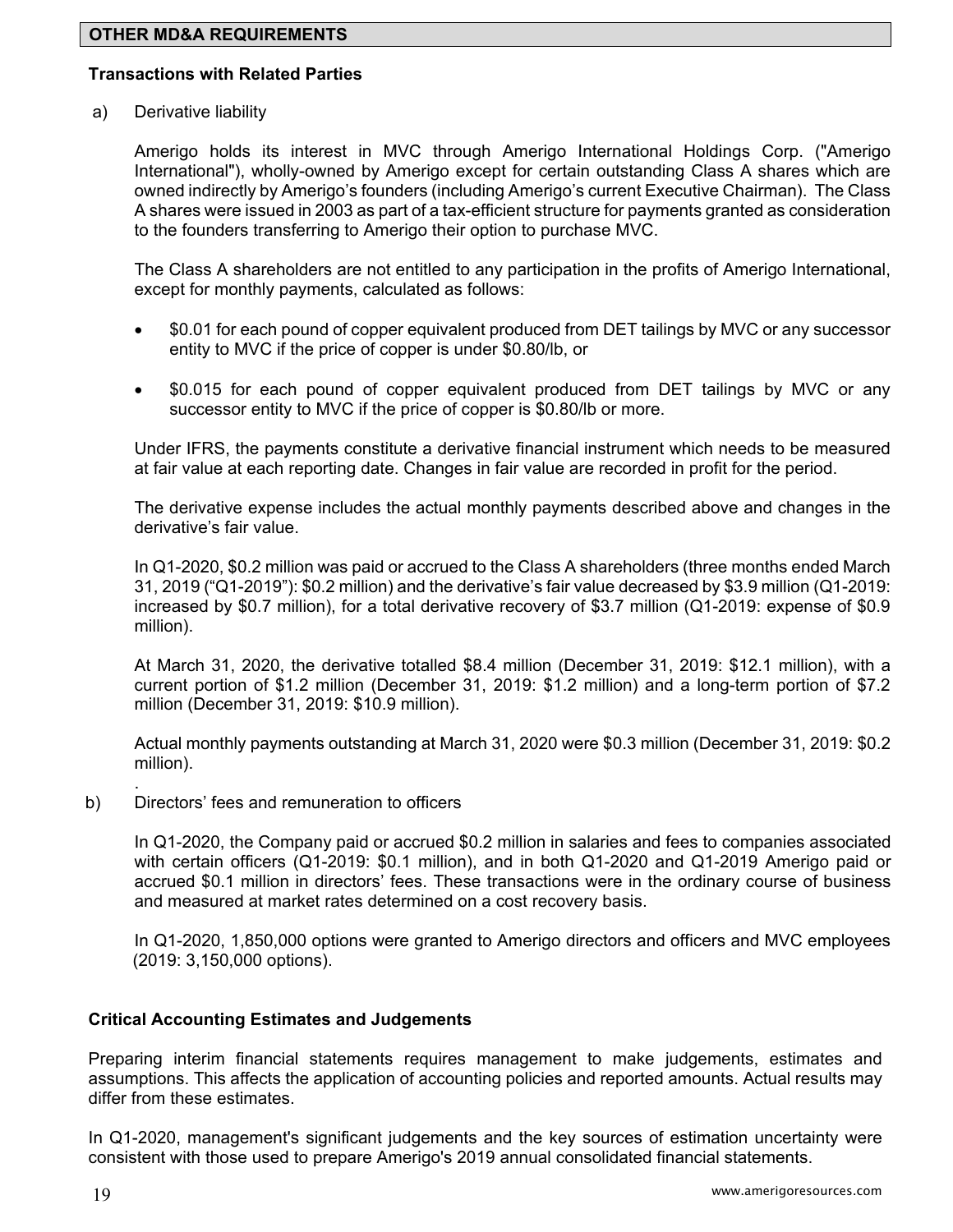## **Disclosure Controls and Procedures**

Amerigo designs disclosure controls and procedures to provide reasonable assurance that all relevant information is communicated to senior management and to allow timely decisions regarding required disclosure.

Amerigo has a formal corporate disclosure policy and a Disclosure Policy Committee. Amerigo's directors, Aurora Davidson (President and CEO) and Christian Cáceres (General Manager MVC) are members.

Management has reasonable confidence that the Company's material information is made known to them in a timely manner, and that Amerigo's disclosure controls and procedures are effective on an ongoing basis.

# **Internal Controls over Financial Reporting ("ICFR")**

ICFR is a process designed to provide reasonable assurance on the reliability of financial reporting and the preparation of financial statements for external purposes under IFRS.

Amerigo's ICFR includes policies and procedures that:

- Pertain to the maintenance of records that accurately and fairly reflect the additions to and dispositions of Company assets;
- Provide reasonable assurance that transactions are recorded as necessary to permit preparation of financial statements under IFRS;
- Provide reasonable assurance that the Company's receipts and expenditures have the proper authorization of Amerigo's management and directors; and
- Provide reasonable assurance on the prevention or timely detection of unauthorized acquisition, use or disposition of Company assets that could have a material effect on the financial statements.

Any system of internal controls over financial reporting, no matter how well designed, has inherent limitations.

Even those systems determined to be effective can provide only reasonable assurance on preparation and presentation of financial statements.

There were no changes in the quarter that materially affected, or are reasonably likely to affect, Amerigo's ICFR.

# **Commitments**

- MVC has a long-term agreement for the supply of 100% of MVC's power requirements to December 31, 2037. The agreement establishes minimum stand-by charges based on peak hour power supply calculations, currently estimated to range from \$1.4 to \$1.8 million per month.
- Amerigo has an agreement for the lease of office premises in Vancouver to December 1, 2021. Rent commitments under the agreement are approximately \$0.2 million.
- The DET Agreement has a Closure Plan clause requiring MVC and DET to jointly assess the revision of the closure plan for Cauquenes and compare it to the current DET plan. In the case of any variation in the interests of DET due to MVC's activities in the Cauquenes deposit, the parties will jointly evaluate the form of implementation and financing of or compensation for such variation. Until the estimation of the new closure plan is available, and the parties agree on the terms of compensation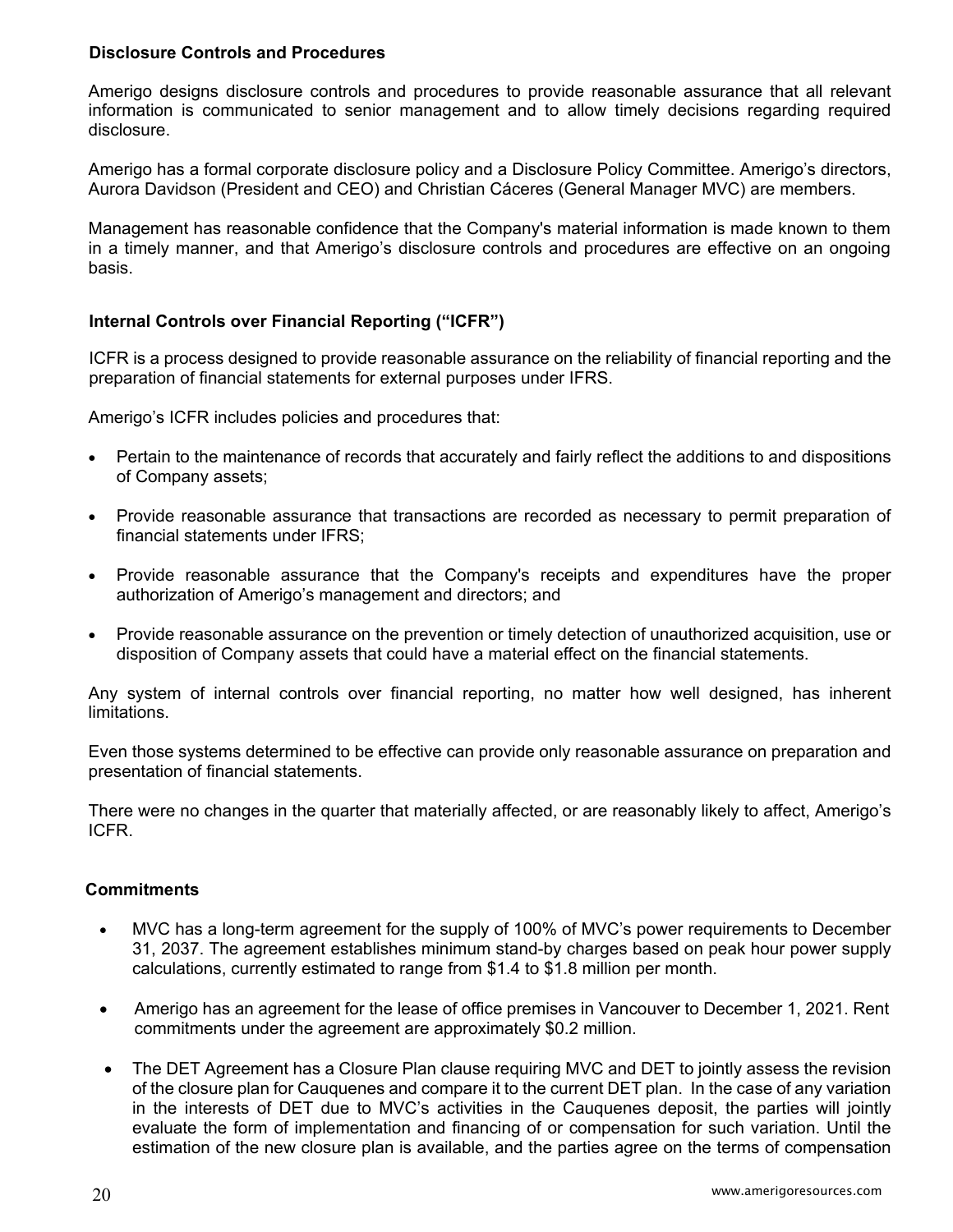resulting from the revised plan, it is Amerigo's view there is no obligation to record a provision because the amount, if any, is not possible to determine.

# **Securities Outstanding**

On May 4, 2020 Amerigo had 180,769,351 common shares outstanding and 9,970,000 options (exercisable at prices ranging from Cdn\$0.14 to Cdn\$1.11 per share).

Additional information, including the Company's most recent Annual Information Form, is available on SEDAR at www.sedar.com.

# **Cautionary Statement on Forward Looking Information**

This MD&A contains certain forward-looking information and statements as defined in applicable securities laws (collectively referred to as "forward-looking statements"). These statements relate to future events or the Company's future performance. All statements other than statements of historical fact are forwardlooking statements. The use of any of the words "anticipate", "plan", "continue", "estimate", "expect", "may", "will", "project", "predict", "potential", "should", "believe" and similar expressions is intended to identify forward-looking statements. These forward-looking statements involve known and unknown risks, uncertainties and other factors that may cause actual results or events to differ materially from those anticipated in such statements. These forward-looking statements include but are not limited to, statements concerning:

- forecasted production, reductions in operating costs and an increase in recoveries;
- water supply risk to MVC as a result of extreme drought conditions in Chile;
- our strategies and objectives;
- our estimates of the availability and quantity of tailings, and the quality of our mine plan estimates;
- our estimates in respect of annual 2020 sustaining capital expenditures;
- the timing of completion of MVC's projects to improve water recirculation;
- prices and price volatility for copper and other commodities and of materials we use in our operations;
- the demand for and supply of copper and other commodities and materials that we produce, sell and use;
- sensitivity of our financial results and share price to changes in commodity prices;
- our financial resources and our expected ability to meet our obligations for the next 12 months;
- interest and other expenses;
- domestic and foreign laws affecting our operations;
- our tax position and the tax rates applicable to us;
- our ability to comply with our loan covenants;
- the production capacity of our operations, our planned production levels and future production;
- potential impact of production and transportation disruptions;
- hazards inherent in the mining industry causing personal injury or loss of life, severe damage to or destruction of property and equipment, pollution or environmental damage, claims by third parties and suspension of operations
- estimates of asset retirement obligations and other costs related to environmental protection;
- our future capital and production costs, including the costs and potential impact of complying with existing and proposed environmental laws and regulations in the operation and closure of our operations;
- repudiation, nullification, modification or renegotiation of contracts;
- our financial and operating objectives;
- our environmental, health and safety initiatives;
- the outcome of legal proceedings and other disputes in which we may be involved;
- the outcome of negotiations concerning metal sales, treatment charges and royalties;
- disruptions to the Company's information technology systems, including those related to cybersecurity;
- our dividend policy; and
- general business and economic conditions.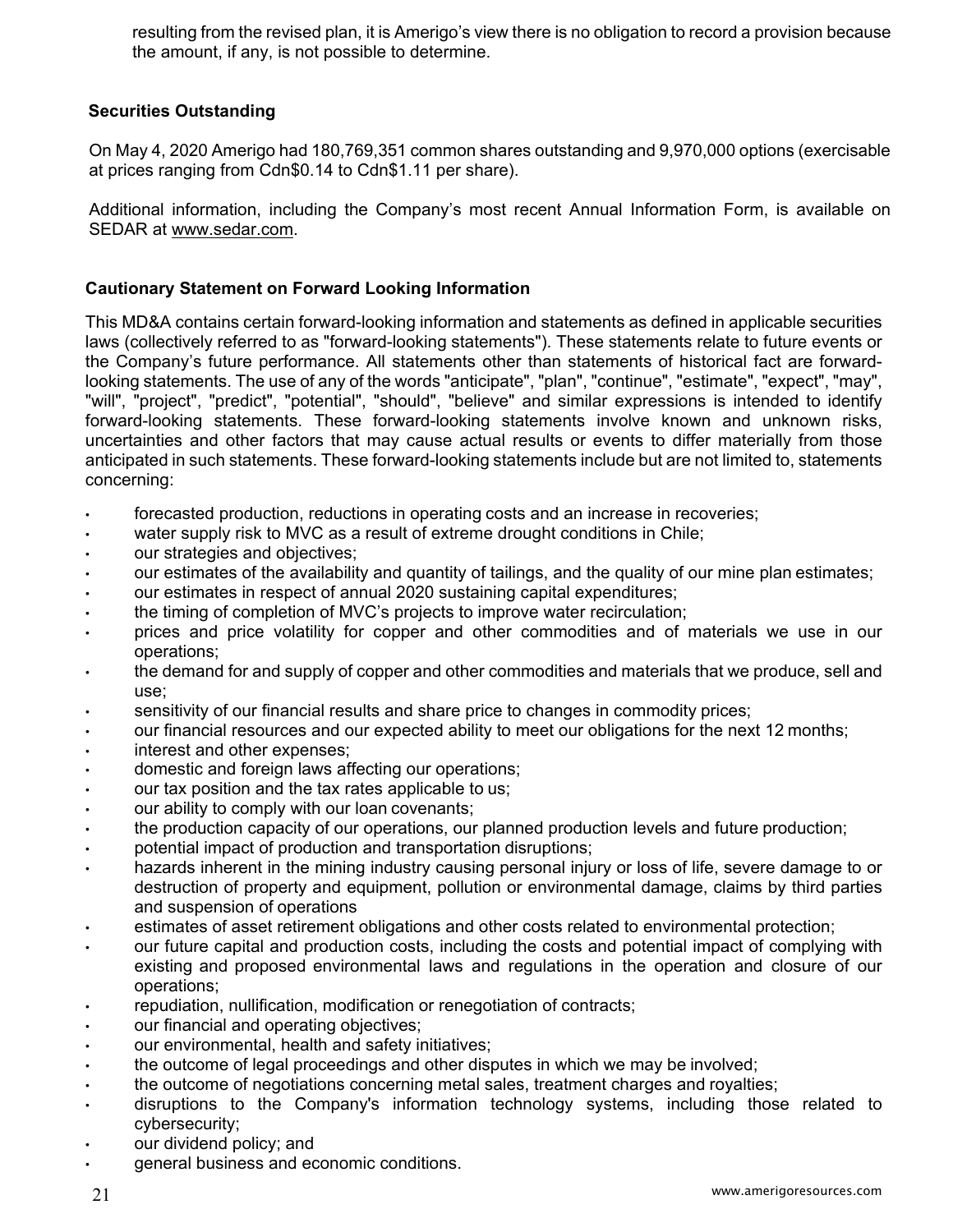Inherent in forward-looking statements are risks and uncertainties beyond our ability to predict or control, including risks that may affect our operating or capital plans; risks generally encountered in the permitting and development of mineral projects such as unusual or unexpected geological formations, negotiations with government and other third parties, unanticipated metallurgical difficulties, delays associated with permits, approvals and permit appeals, ground control problems, adverse weather conditions, process upsets and equipment malfunctions; risks associated with labour disturbances and availability of skilled labour and management; fluctuations in the market prices of our principal commodities, which are cyclical and subject to substantial price fluctuations; risks created through competition for mining projects and properties; risks associated with lack of access to markets; risks associated with availability of and our ability to obtain both tailings from Codelco's Division El Teniente's current production and historic tailings from tailings deposit; risks with respect to completion of all phases of the Cauquenes expansion, the ability of the Company to draw down funds from bank facilities and lines of credit, the availability of and ability of the Company to obtain adequate funding on reasonable terms for expansions and acquisitions, including all phases of the Cauquenes expansion; mine plan estimates; risks posed by fluctuations in exchange rates and interest rates, as well as general economic conditions including the current outbreak of the novel coronavirus known as COVID-19 on the Company's business, operations and financial condition; risks associated with environmental compliance and changes in environmental legislation and regulation; risks associated with our dependence on third parties for the provision of critical services; risks associated with non-performance by contractual counterparties; title risks; social and political risks associated with operations in foreign countries; risks of changes in laws affecting our operations or their interpretation, including foreign exchange controls; and risks associated with tax reassessments and legal proceedings. Many of these risks and uncertainties apply not only to the Company and its operations, but also to Codelco and its operations. Codelco's ongoing mining operations provide a significant portion of the materials the Company processes and its resulting metals production, therefore these risks and uncertainties may also affect their operations and in turn have a material effect on the Company.

Actual results and developments are likely to differ, and may differ materially, from those expressed or implied by the forward-looking statements contained in this MD&A. Such statements are based on a number of assumptions which may prove to be incorrect, including, but not limited to, assumptions about:

- general business and economic conditions;
- interest rates;
- changes in commodity and power prices;
- acts of foreign governments and the outcome of legal proceedings;
- the supply and demand for, deliveries of, and the level and volatility of prices of copper and other commodities and products used in our operations;
- the ongoing supply of material for processing from Codelco's current mining operations;
- the ability of the Company to profitably extract and process material from the Cauquenes tailings deposit;
- the timing of the receipt of and retention of permits and other regulatory and governmental approvals;
- our costs of production and our production and productivity levels, as well as those of our competitors;
- changes in credit market conditions and conditions in financial markets generally;
- our ability to procure equipment and operating supplies in sufficient quantities and on a timely basis;
- the availability of qualified employees and contractors for our operations;
- our ability to attract and retain skilled staff;
- the satisfactory negotiation of collective agreements with unionized employees;
- the impact of changes in foreign exchange rates and capital repatriation on our costs and results;
- engineering and construction timetables and capital costs for our expansion projects;
- costs of closure of various operations;
- market competition;
- the accuracy of our preliminary economic assessment (including with respect to size, grade and recoverability) and the geological, operational and price assumptions on which these are based;
- tax benefits and tax rates;
- the outcome of our copper concentrate sales and treatment and refining charge negotiations;
- the resolution of environmental and other proceedings or disputes;
- the future supply of reasonably priced power;
- rainfall in the vicinity of MVC returning to normal levels;